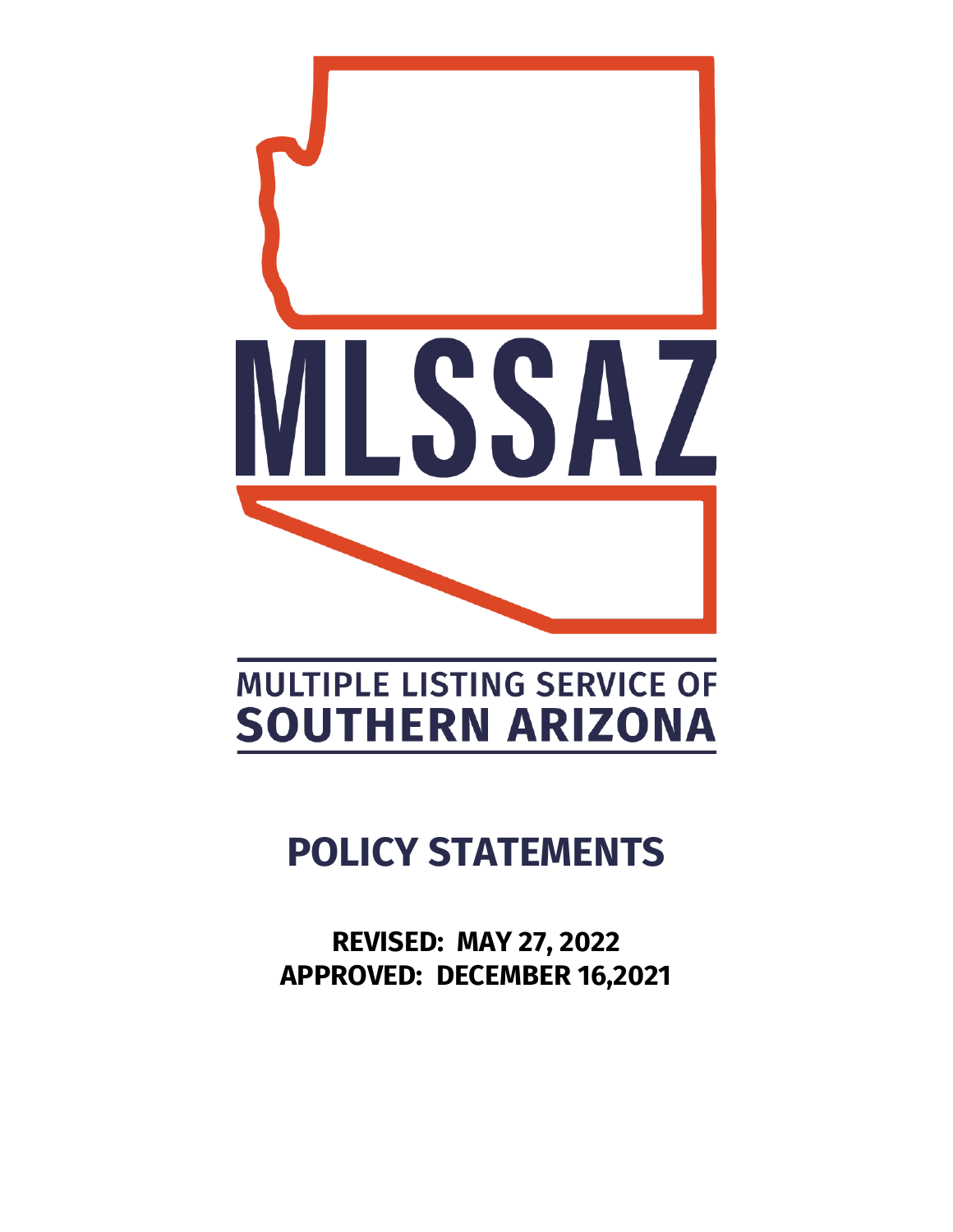# Contents

| Policy #30: |  |
|-------------|--|
| Policy #31: |  |
|             |  |
|             |  |
|             |  |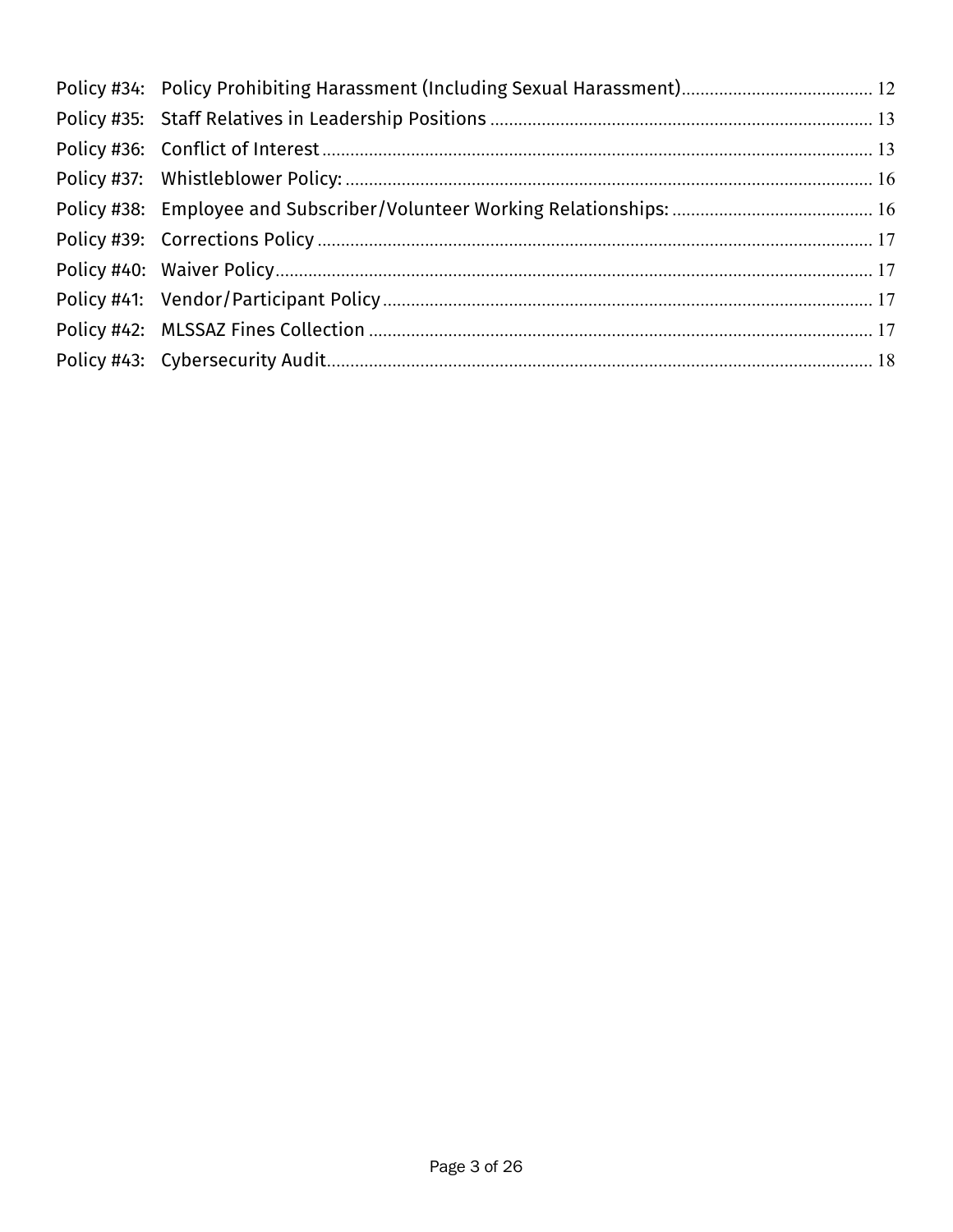## <span id="page-3-0"></span>**Operational Philosophy**

MLSSAZ is a volunteer driven organization. As such, it relies on the volunteers to determine the strategic direction and collect guidance from the Subscriber base in the form of committees, task forces, and advisory groups to provide quality service.

The term "committee" as used in these Policy Statements shall be deemed to include the terms "work group," "sub-committee," "advisory group," "task force," "PAG," or any other group formed under the auspices of MLSSAZ. (Amended 12/2019)

#### It's Our Organization!

#### <span id="page-3-1"></span>**Policy #1: Policy Purpose & Formulation**

Policy statements are to be used for developing guidelines and standards for internal operations. Policy statements are ongoing and are reaffirmed by the Board of Directors each year. Any new policies must be approved by the Board of Directors sitting at the time of the recommendation of the new policy. Policy recommendations may be made by staff, committee chairs, the Board of Directors, any Participant and/or Subscriber of the Service. Recommended policy changes must be presented, in writing, to the Chief Executive Officer prior to presentation to the Board of Directors for approval/disapproval**.**

#### <span id="page-3-2"></span>**Policy #2: Requests for Information**

Requests for information from the general public, written or verbal, shall be referred to the President and Chief Executive Officer. The President or the Chief Executive Officer, or the Chief Executive officer's designee pertinent to a specific occasion, shall be the only authorized spokesperson(s) for the Service. No other individuals shall speak for the Service on matters affecting the Service or its Participants without prior written approval of the President or Chief Executive Officer.

#### <span id="page-3-3"></span>**Policy #3: Anti-Trust Compliance**

The Multiple Listing Service of Southern Arizona has not and will not establish or maintain fixed or recommended commission rates or fees. Commission rates or fees are a matter of negotiation between the parties (the principal and the broker) and MLSSAZ will not interfere in those negotiations or inhibit in any way the freedom of the parties to negotiate. (Amended 12/2019)

#### <span id="page-3-4"></span>**Policy #4: Confidentiality**

All Committee members, task-force members, and members of the Board of Directors have an obligation to keep the confidential matters of MLSSAZ confidential. The meetings of Committees, task forces, and the Board of Directors are open to Participants of the MLS and their participating Subscribers under Policy #21, but those Participants and Subscribers are generally not bound by an obligation of confidentiality to MLSSAZ. Consequently, Committee and task-force members and Directors must alert the presiding officer of any open meeting to the confidential nature of a matter before disclosing or discussing any confidential information in such a meeting. The presiding officer should then gavel the meeting into executive session for the duration of the discussion of the confidential matter, allowing Participants and Subscribers to return to the meeting after the discussion is concluded. In the alternative, the presiding officer may postpone the discussion of the confidential matter until the end of the meeting, excusing all guests after non-confidential matters are resolved and concluding the meeting with the executive session. At the beginning of any executive session of the Board of Directors (but not during any other meeting), a Director may challenge the presiding officer's decision to enter executive session by moving to end the executive session. Deliberation on this motion may include disclosure of the nature and content of information believed to be confidential, and the Board of Directors may then determine whether to continue in executive session. (Revised 12/2022)

#### <span id="page-3-5"></span>**Policy #5: Smoking Policy**

In accordance with Arizona law, smoking is strictly prohibited at all MLSSAZ events and in all Association facilities and within 20 feet of entrances to said events or facilities.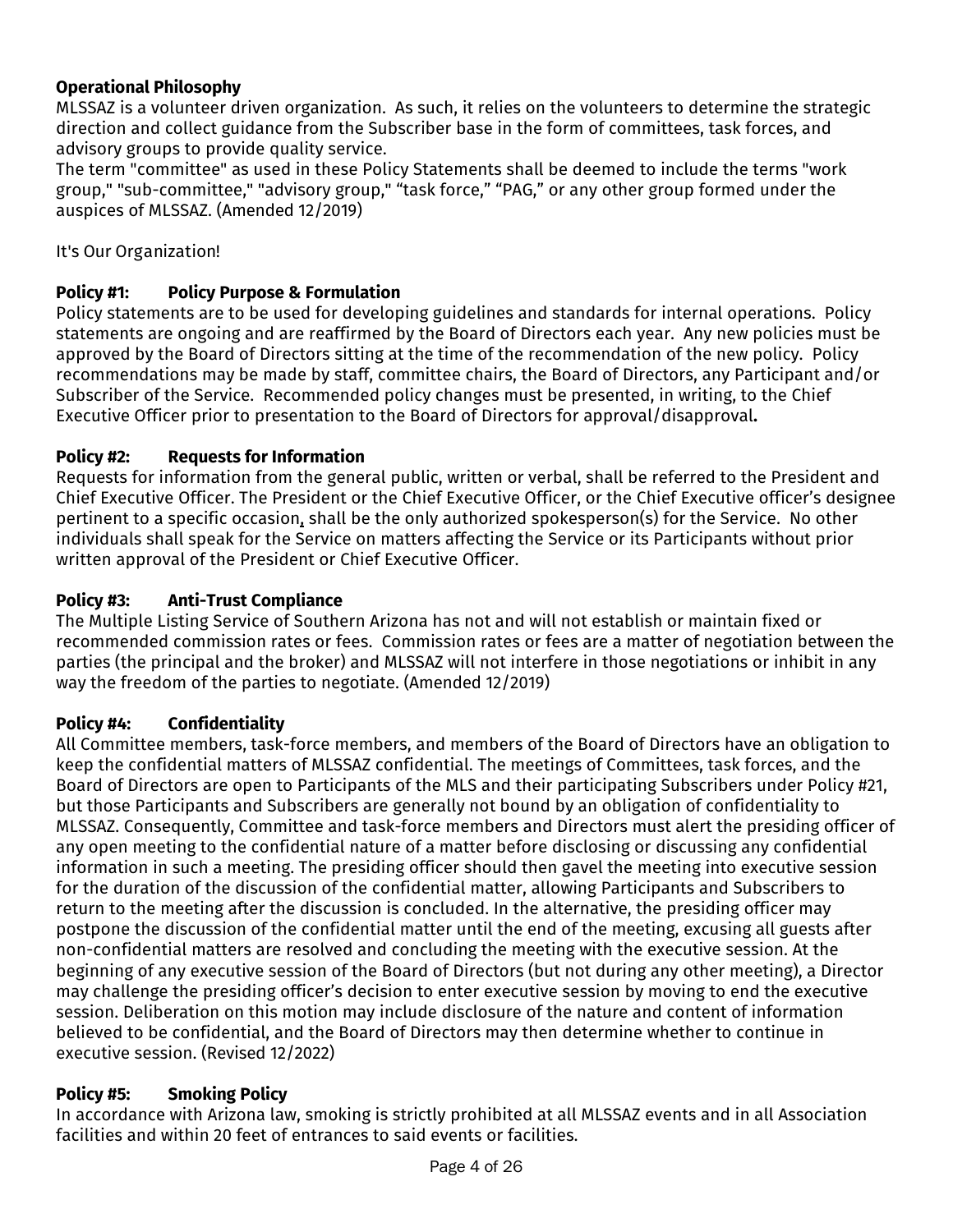## <span id="page-4-0"></span>**Policy #6: Products and Services Endorsements/Group Discounts**

All requests to MLSSAZ to endorse products or services or to provide group discounts to Participants shall be referred to the appropriate committee(s) for approval subject to input and approval by the Chief Executive Officer. All requests must meet the following criteria:

- A. Requests/offers shall be made in writing.
- B. Proposed product or service shall fit within the MLSSAZ current Vision and Mission statements.
- C. Participants must receive a pricing structure that is a group discount due their being an MLSSAZ Participant. If the pricing structure offered is readily available to the general public, MLSSAZ shall decline the offer.
- D. Proposed products shall not be in competition with items sold in the MLSSAZ store.
- E. Consideration should include any potential legal or ethical responsibilities and risks for MLSSAZ, its employees and Participants that may be incurred for promoting the product or service.
- F. There shall not be a monetary commitment needed from MLSSAZ to promote the product, service or group discount.
- G. The product or service shall be competitive in quality and cost with similar products and services in the industry.
- H. The product or service must meet the needs of the Participants.
- I. Length of term for the offer must be stated in writing. Provisions for renegotiating the offer at the end of each term should be provided.
- J. The provider must state in writing their procedure for handling customer complaints.

## <span id="page-4-1"></span>**Policy #7: Donations and Sponsorships**

MLSSAZ supports charitable efforts and wishes to contribute where appropriate. Donations will be at the discretion of the Board of Directors. (Amended 12/2019)

## <span id="page-4-2"></span>**Policy #8: Fees Payable**

Fees for all primary subscribers shall be payable annually in advance not later than June 30 of each year. Fees shall be computed from the day a new subscriber is granted access to the system and shall be prorated for the remainder of the year. Collection procedures are outlined in Article V, Section 4 (Nonpayment of Financial Obligations) of the Multiple Listing Service Bylaws. (Amended 12/2021)

- A. Fees not received by the posted due date will be subject to a late fee as established in the schedule of fees. (Amended 12/2019)
- B. Applicants reapplying after 90 days of termination shall pay the application fee established in the Schedule of Fees in addition to any outstanding monies owed by the Applicant. (Amended 12/2019)
- C. Applicants reapplying because of termination for nonpayment of financial obligations shall pay the application fee established in the Schedule of Fees in addition to any outstanding monies owed by the Applicant. (Amended 12/2019)

Fees for MLS Only/Board of Choice shall be payable annually in advance not later than June 30 of each year. Subscriptions for MLS Only/Board of Choice subscribers shall automatically end if fees are not paid in full by June 30. (Adopted 12/2019)

Publication of fees and assessments shall be located on the MLSSAZ Schedule of Fees and Schedule of Fines. All application and annual fees are non-refundable. (Amended 12/2019)

## <span id="page-4-3"></span>**Policy #9: This policy was combined with Policy 40**

#### <span id="page-4-4"></span>**Policy #10: Collection Policy**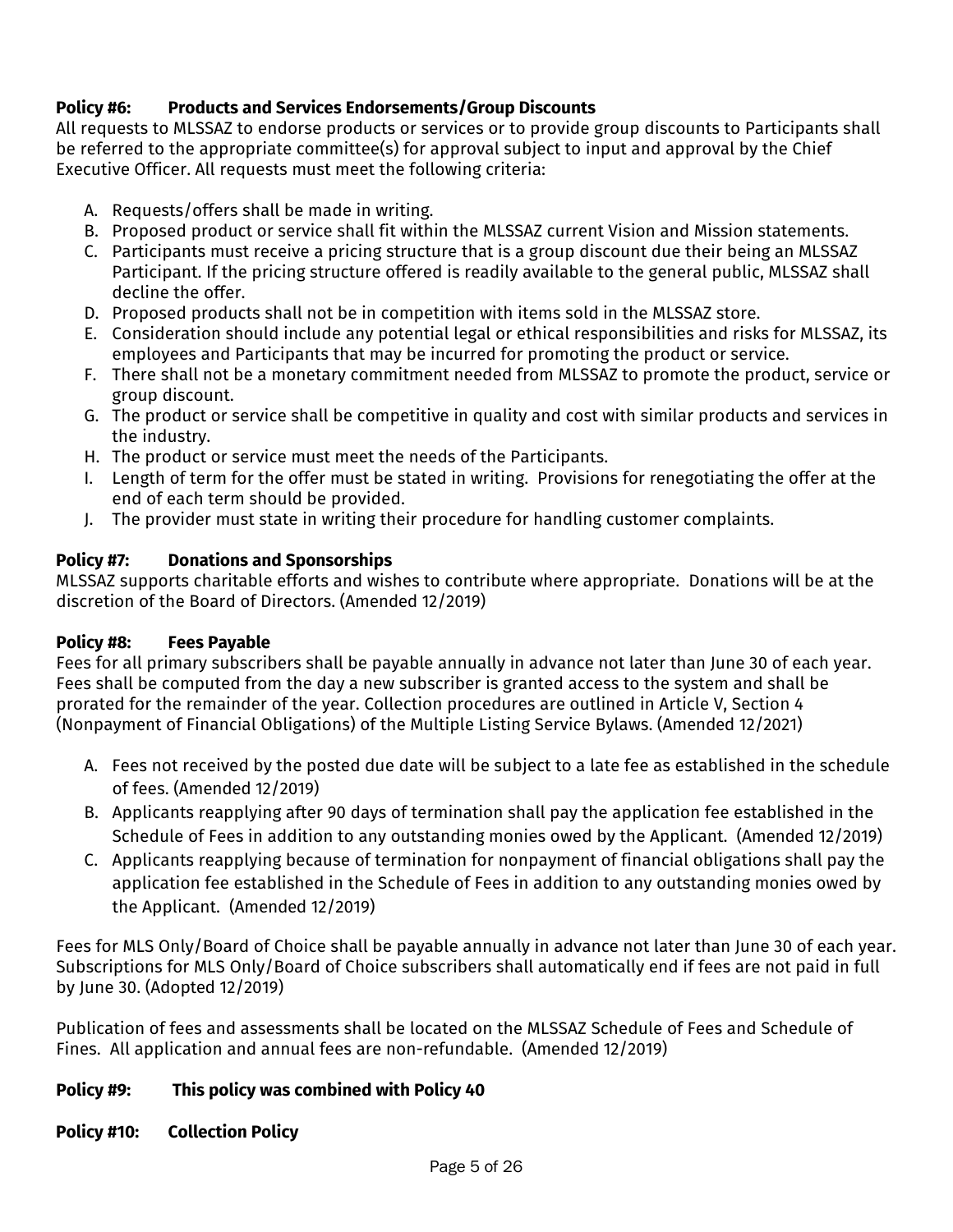MLSSAZ provides services to their Participants and/or Subscribers. Because MLSSAZ has made commitments to outside vendors to provide those services to their Participants and/or Subscribers, the fees charged to the Participants and/or Subscribers must be collected in a fair, consistent and timely fashion to ensure the ability of the MLSSAZ to meet its respective obligations. Collection procedures are outlined in Article V, Section 4 (Nonpayment of Financial Obligations) of the Multiple Listing Service Bylaws.

- A. Any returned checks are subject to a \$35.00 service charge. One attempt will be made to collect on a Non-Sufficient Funds 'NSF' check. Payments not received within 15 calendar days of notice to the member will be submitted to the Pima County Attorney for bad check collection and all MLS Services will be suspended. (Amended 12/2019)
- B. Payments not received on the posted due date will be subject to a \$75 late fee. (Amended 12/2019)

## <span id="page-5-0"></span>**Policy #11: Office Initiation Fee**

The Board of Directors may adopt an Office Initiation Fee in a reasonable amount. Office Initiation Fees are non-refundable. Publication of such fee shall be located on the Schedule of Fees. (Amended 12/2019)

## <span id="page-5-1"></span>**Policy #12: Establishment of Product or Service Cost**

Products and Services are to be sold to Participants and/or Subscribers at prices to reflect at least the actual cost to MLSSAZ, including staff, space and operational expenses. (Amended 12/2019)

## <span id="page-5-2"></span>**Policy #13: Operating and Reserve/Investment Account Funds**

Sums placed in checking, savings, money market or Reserve/Investment Accounts shall be deposited as per this policy as stated below. All sums placed in Reserve/Investment Accounts shall be a continuing item placed on the balance sheet, shall be so identified, and shall be utilized only for MLSSAZ operations as determined by the Board of Directors by majority vote.

In the event the Board of Directors determines that Reserve/Investment Account Funds are necessary for MLSSAZ operations, said funds shall be strictly utilized for and to the purpose so outlined under the auspices of the name of the account. In no event shall these funds be in any way encumbered or utilized in any other fashion. The Chief Executive Officer shall be responsible for and have authority to invest all MLSSAZ funds, subject to Board approval. (Revised 10/2020)

## <span id="page-5-3"></span>**Policy #14: Capital Operating Reserve Account**

A Capital Operating Reserve Account will be established to meet the needs of MLSSAZ providing the resources necessary for non-budgeted expenses that may provide benefit to the participants and subscribers. This account will be capped at \$200,000 at any one time with no more than \$75,000 being placed in the fund in any given fiscal year.

A majority vote of the MLSSAZ Board of Directors is required for any use of the funds. These designated funds will not be invested with an outside investment management firm. (Adopted 11/2020)

## <span id="page-5-4"></span>**Policy #15: Reserves**

At least fifty percent (50%) of net income at the end of the year, as determined by the Annual Audit, shall be placed in a Reserve/Investment Account. In the event that the Reserve/Investment Account reaches an amount equal to six (6) months of operating expenses, any amounts in excess of the reserve requirement shall be paid to the Shareholder in the form of a dividend. Should the MLSSAZ Board of Directors determine a business need for those amounts in excess of the reserve requirement, that business need shall be identified during the annual budget process and approved by the Shareholder Board of Directors in conjunction with the approval of the MLSSAZ Annual Budget. If these requirements are met, funding the identified business need shall supersede the dividend requirement for that calendar year. (Revised 10/2020)

## <span id="page-5-5"></span>**Policy #16: Access to Legal Counsel**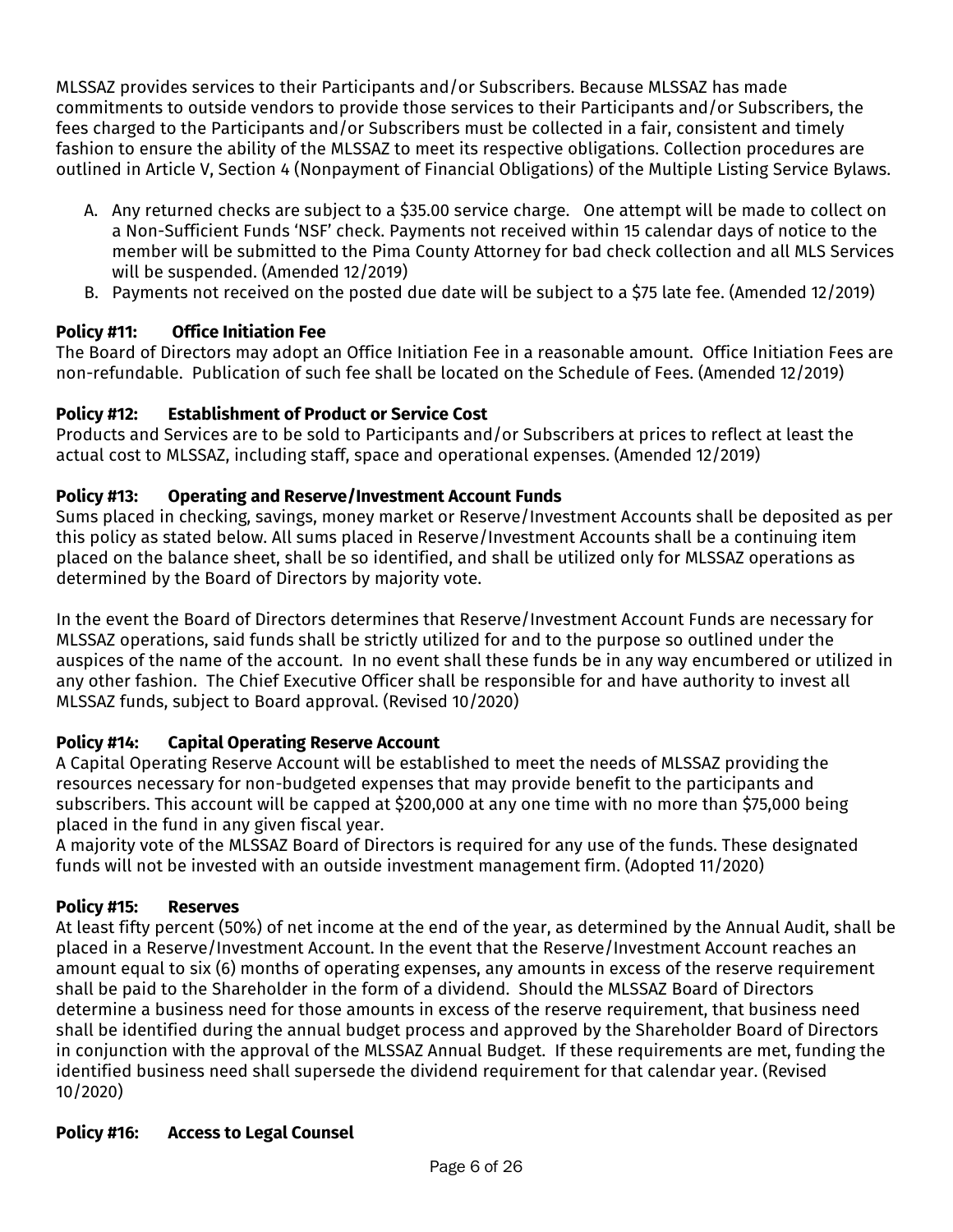The President and Chief Executive Officer are the only individuals authorized to directly contact MLS Legal Counsel. Should there be a necessity for individuals or committees to meet with legal counsel, prior arrangements must be made through the Chief Executive Officer or the President. Should an unauthorized individual contact legal counsel without prior approval, the individual will be billed in the amount incurred from that contact**,** and subject to the Collection Policy. (Amended 12/2019)

## <span id="page-6-0"></span>**Policy #17: Contract/Encumbrances**

The President and the Chief Executive Officer, subject to the approval of the Board of Directors, shall be the only individuals authorized to enter into contracts or agreements, which incur financial or other liabilities to the MLS. When outside facilities are required for use by any committee, approval must be obtained from the President or the Chief Executive Officer.

## <span id="page-6-1"></span>**Policy #18: Bid Policy**

## **General Products/Services**

The process of seeking and retaining providers of general products/services (such as one-time expenses/upgrades and local utilities) will be as follows:

- A. The Chief Executive Officer and Staff will research providers based on their professional knowledge of necessary requirements.
- B. If a product or service is over \$15,000.00, at least three bids will be presented as part of the recommendation providing there are three providers of equal quality available for required product/service.
- C. Criteria for recommendation of provider will take the following items into consideration: Quality of service, timely responsiveness to staff and cost
- D. The Chief Executive Officer and staff will present recommendations through the following process:
	- 1. Committee responsible, if applicable
	- 2. Executive Committee
	- 3. Recommendation will then go to the Board of Directors for approval.
- E. It will be determined by the Chief Executive Officer, on a periodic basis if the need/benefit of rebidding any product or service either proposed or existing is necessary. In no way (except in the case of a monopolized utility) shall a product or service enjoy an ongoing relationship with MLSSAZ or any subsidiary for more than 3 years from date of latest contract without such a review. (Amended 12/2019)

## **Long Term Products/Services**

The process of seeking and retaining long term providers of products/services (such as MLS Database software, lockbox service, etc.) will be as follows:

- A. The Chief Executive Officer and Staff will research providers based on their professional knowledge of necessary requirements.
- B. At least three providers will be reviewed providing there are three providers of equal quality available for required product/service.
- C. Criteria for recommendation of provider will take the following items into consideration: Quality of service, timely responsiveness to staff and cost.
- D. The Chief Executive Officer and Staff will present recommendations through the following process:
	- 1. Committee responsible, if applicable
	- 2. Executive Committee
	- 3. Recommendation will then go to the Board of Directors for approval.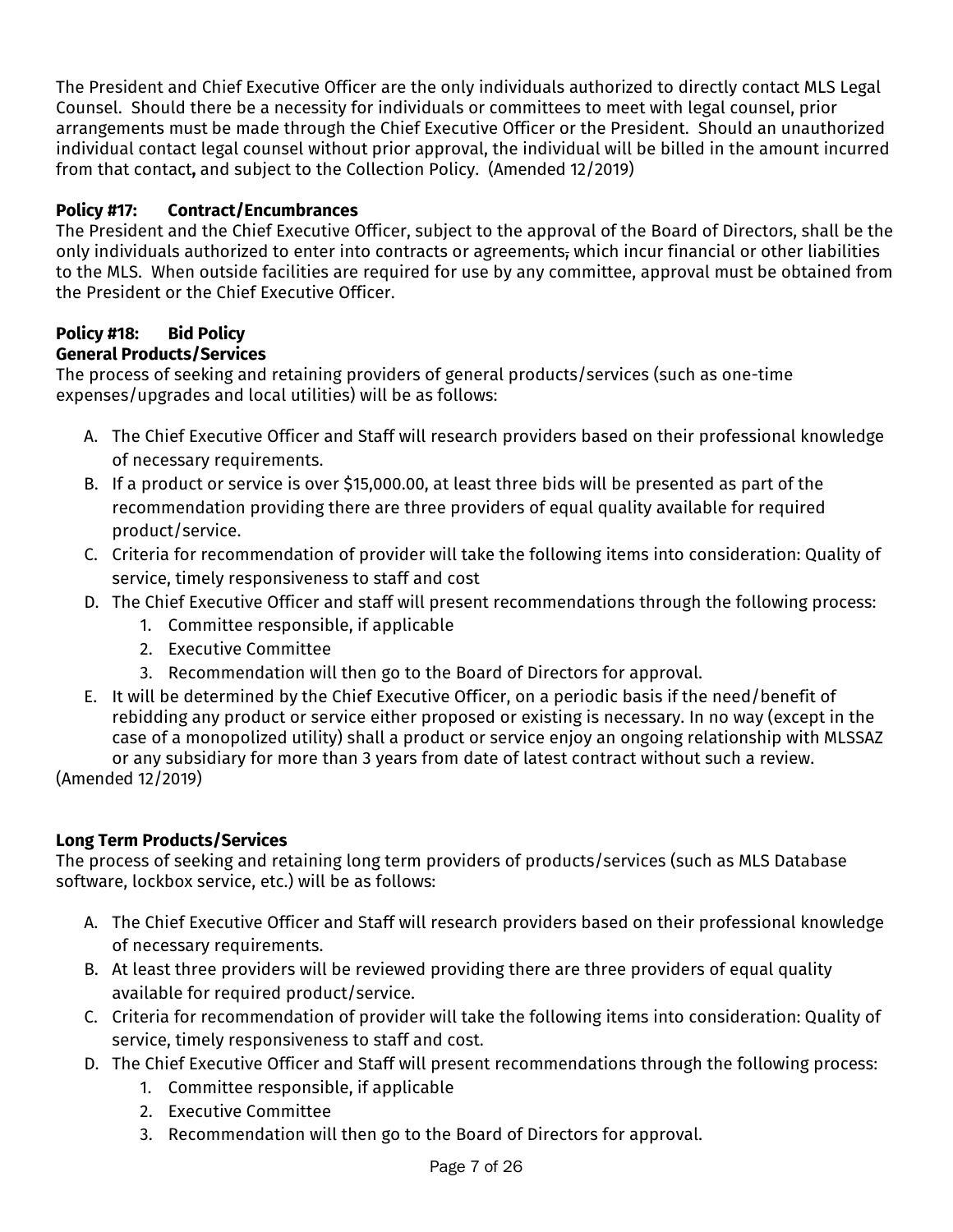E. Prior to the renewal/extension of a contract, the Chief Executive Officer shall review if the need/benefit of rebidding any product or service either proposed or existing is necessary. In no way shall a product or service enjoy an ongoing relationship with MLSSAZ or any subsidiary for more than 6 years from date of latest contract without a review.

(Adopted 12/2019)

## <span id="page-7-0"></span>**Policy #19: President and President-Elect Travel**

Budgeted travel expenses and registration fees for the President and President-Elect shall be established in the annual budget for attendance at the following meetings unless funding is received from another funding source:

NAR Annual Convention NAR Mid-Year Meeting & Legislative Conference Council of Multiple Listing Services Annual Conference NAR iOi (Innovation, Opportunity and Investment) Summit NAR Leadership Summit (President-Elect)

And any other travel requirements in line with the responsibilities of carrying out the duties of the office of President and President-Elect, as approved from time to time by the Board of Directors. Reimbursed items will include lodging, coach-air fare, ground transportation, and other actual reasonable expenses. To be reimbursed, the President and President-Elect must attend a minimum of the MLS Association Executives Session, Multiple Listing Issues and Policy Forum & Committee, Multiple Listing Service Forum (1500 + Participants or Regional MLS), AAR Caucus, and the Region 11 Caucus, when applicable. If the President or President-Elect serves as a member of an NAR Committee, attendance at said committee meetings shall supersede the requirement to attend the required meetings if a conflict in scheduling occurs. (Documentation of expenses must be submitted within thirty (30) days after the expense was incurred.) All other travel and/or per diem expense requests for the President, President-Elect or delegate of MLSSAZ may be approved by the Chief Executive Officer or at the Chief Executive Officer's recommendation of approval by the Board of Directors. Anyone accepting such funding shall be obligated to attend and represent MLSSAZ at those meetings and/or programs that are the subject of the request. (Amended 2/2020)

## <span id="page-7-1"></span>**Policy #20: Committee or Task Force Communications**

Any and all communication from a committee or task force to any individual(s) regarding those functions, responsibilities, programs, activities and meetings shall be coordinated through the Chief Executive Officer or staff liaison designated by the Chief Executive Officer. (Revised 12/2019)

Any committee or task force wishing to promote a function through a News or Press Release shall make such requests to the Chief Executive Officer and said release shall be written and released by the Chief Executive Officer. Under no circumstances are any committees or task forces allowed to disseminate any information to the public, i.e., print media, radio, TV, or in any other manner.

## <span id="page-7-2"></span>**Policy #21: Meetings**

Participants of the MLS and their participating Subscribers may attend meetings of the Board of Directors and MLSSAZ committee and task-force meetings as guests. This policy does not apply to hearings, executive sessions called for confidential matters (as described in Policy #4), or meetings where the MLSSAZ Board of Directors has expressly approved a closed meeting or deliberation . (Revised 12/2021)

## <span id="page-7-3"></span>**Policy #22: Board of Directors Agenda Items**

Items to be placed on the Board of Directors Agenda shall be submitted to the Chief Executive Officer at least (7) days prior to the meeting. Any item that is not on the agenda will not be discussed unless it is determined by the President or Chief Executive Officer to be of an emergency nature. If any person requesting the placement of an item on the agenda disagrees with the decision of the President or the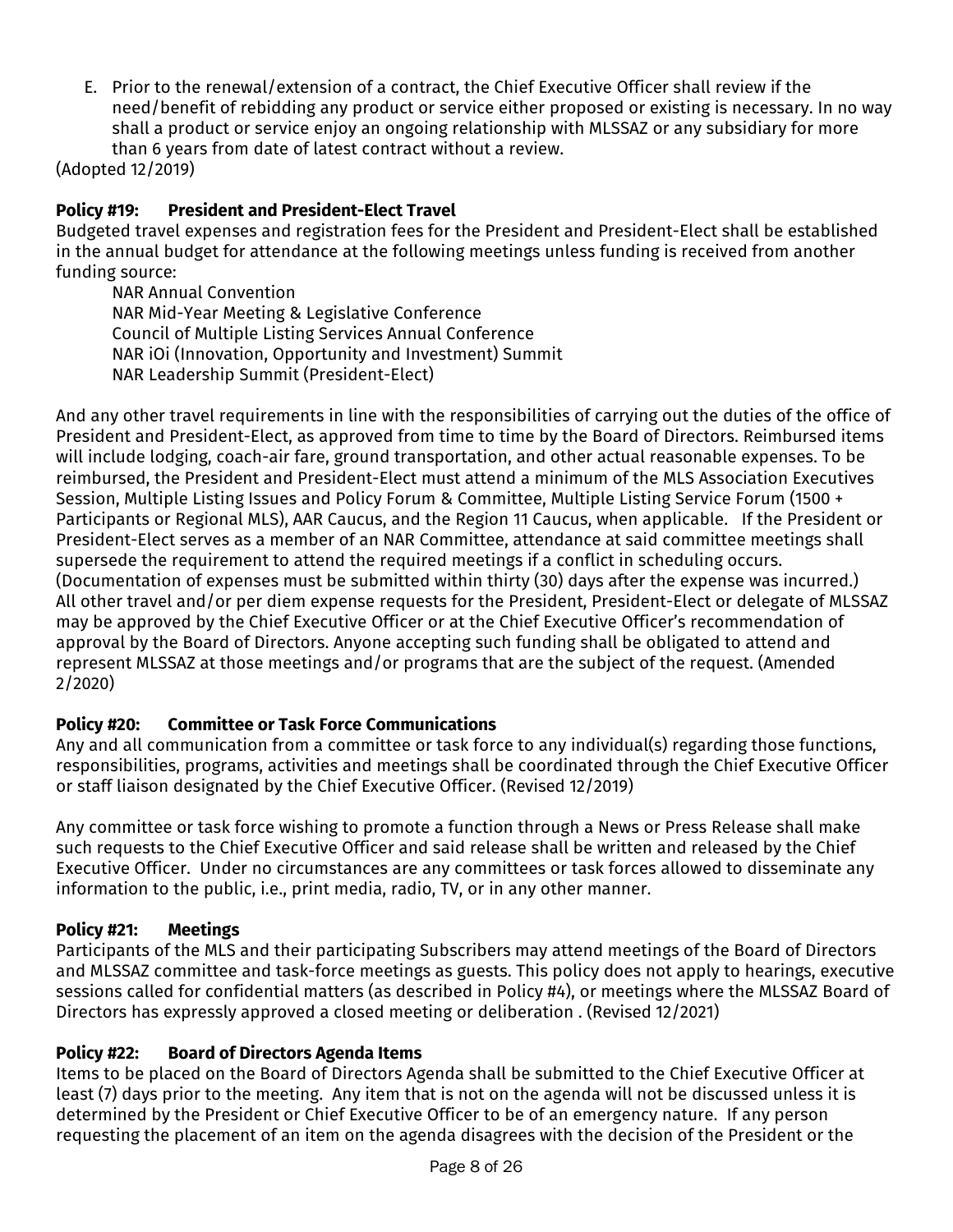Chief Executive Officer, the item will require a two-thirds vote of the Directors present to be placed on the agenda.

A Consent Agenda shall be included as part of regular meeting agendas for the Board of Directors of MLSSAZ. It will include items that are informational, routine, or procedural which require no action, such as, but not limited to: Previous Board meeting reports, Committee meeting reports, Association Liaison reports and Senior Staff reports. (Adopted 12/2019)

#### <span id="page-8-0"></span>**Policy #23: Staff Liaison/Meeting Schedule**

The Chief Executive Officer shall assign a staff liaison to all committees. Regularly scheduled committee meetings will be held at the MLS office or virtually and the Committee Chair shall make arrangements for meetings through the assigned staff liaison. The staff liaison will be responsible for notifying committee members of meeting dates and times, notices, taking and preparing minutes of meetings and maintaining committee files

#### **Policy #24: Coordination of MLS Activities**

All MLS activities shall be coordinated through the Chief Executive Officer in an effort to avoid conflicts that would greatly affect the participation in the activity. (Revised 12/2019)

#### <span id="page-8-1"></span>**Policy #25: Committee or Task Force Participation**

Participation on committees or task forces will occur by appointment or recommendation of the Executive Committee and Chair of that committee and ratified by the Board of Directors as stated in Article XI Section 1.H. Members of standing committees are appointed for specific terms. Each standing committee shall consist of not less than five (5) members. Only those Participants and/or Subscribers who have been appointed and confirmed by the Board of Directors are authorized to vote on issues that come before a committee. PAG's and task forces may continue until their project is completed. (Amended 12/2021)

#### <span id="page-8-2"></span>**Policy #26: MLSSAZ Staff Support**

All MLSSAZ staff is directly responsible to and under the direction of the Chief Executive Officer. Any requests for staff time shall be coordinated through the Chief Executive Officer. The Chief Executive Officer is responsible for the hiring, supervision and termination of employment of any and all staff. (Revised 12/2019)

#### <span id="page-8-3"></span>**Policy #27: Committee Meeting Report Procedure**

A copy of the reports and minutes of all committee meetings will be available to the Committee by the next regularly scheduled meeting.

A copy of the reports and minutes of all committee meetings will be distributed to the Board of Directors by the next regularly scheduled meeting. Information of a confidential nature (hearing results, etc,) may be redacted from public view, but will be kept in the official records of MLSSAZ. (Amended 12/2019)

#### <span id="page-8-4"></span>**Policy #28: Noise Emitting Devices**

Mobile phones and all other noise emitting devices must be in either off or in the silent mode in all MLSSAZ meetings or programs. (Revised 12/2021)

#### <span id="page-8-5"></span>**Policy #29: Candidates for MLSSAZ Director Position**

Candidates for MLSSAZ Director position**,** except officer positions**,** will receive one MLSSAZ email blast for campaign purposes.

#### <span id="page-8-6"></span>**Policy #30: Voting Procedures**

The Chief Executive Officer of MLSSAZ shall be responsible for implementing the voting procedures.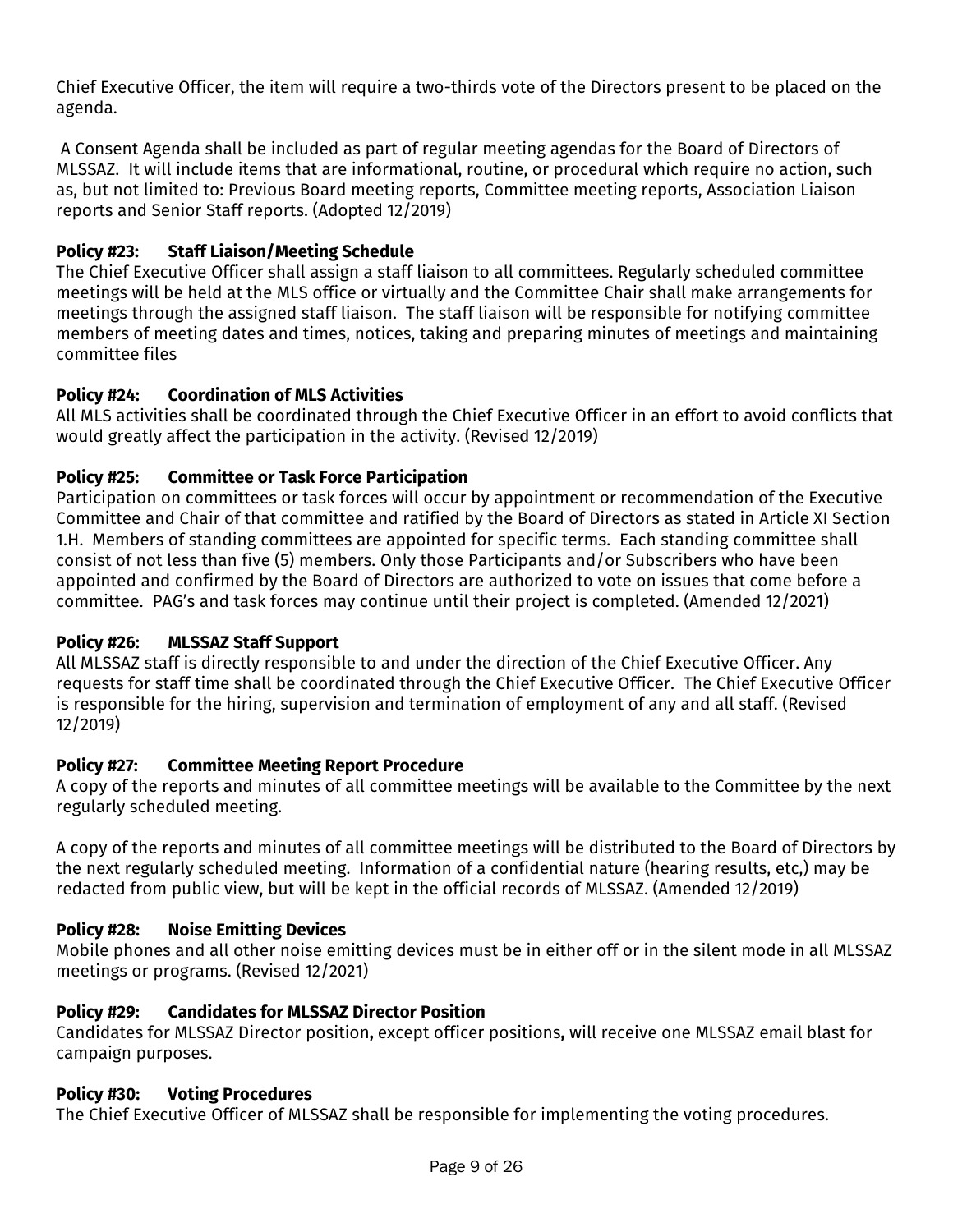## A. Creating the Market Share Report

The report shall include the number of sales each Participant has recorded on the MLS in the previous year and shall include both Selling sides and Listing sides for all For Sale property transactions.

- 1. Select "Statistics" and then select "Inventory and Production"
- 2. Select "Saturation Analysis" in the left window
- 3. Select all For Sale property types
- 4. Select Comparable Listing Only: "No"
- 5. Select Status: "Closed"
- 6. Scroll to the bottom
- 7. Select Saturation Comparison Types: "Market Share"
- 8. Enter the Begin Date (January 1, year) of the previous year, i.e,.1/1/2011
- 9. Enter the End Date (December 31, year) of the previous year, i.e., 12/31/2011
- 10. Click "Next"
- 11. Select "Rank Companies" then click "Use This Selection"
- 12. Select Calculation Method: "Number" and Status: "Sold"
- 13. Select "Listing **or** Selling Companies
- 14. Check "Calculate numbers and volume using sides"
- 15. Enter a large number in the box "Please enter the maximum number of Companies to display:" i.e., 1000
- 16. Click "Next"

(Revised 12/2019)

- B. Determing Groups
	- 1. Copy the "Market Penetration Report By Companies Report" to a spread sheet
	- 2. Refer to MLSSAZ Bylaws ARTICLE VI, Section 1 B C
	- 3. All Participants shall be informed of the Group they fall into each election year, and the number of Participants who are eligible to field a candidate for that Group. If there is not an open seat for the Group, the Participants shall be informed who currently represents the Group and their term of office.
	- 4. Candidates for open seats shall be introduced at the Participant meeting.
- C. Balloting and Tabulation
	- 1. Elections shall be conducted electronically.
	- 2. Participants eligible to vote will be provided detailed voting instructions with the candidate Information provided in advance of the election period. Participants eligible to vote shall be those Participants in good standing with MLSSAZ. The designated Broker of each eligible Participant shall be the member casting the vote for the Participant. The election period shall be determined by the Chief Executive Officer in compliance with Policies and/or Bylaws.
	- 3. The election site will clearly state "Vote for not more than one (1) Subscriber for each Group."
	- 4. The election site will be a secure site, allowing eligible Participants to vote only during the election period.
	- 5. Participants without internet access may cast their electronic vote at the MLSSAZ office during the election period.
	- 6. If only one candidate is filed for a particular group that candidate shall be elected by acclamation.
	- 7. If there is no candidate running for a particular Group, then the candidates for the next highest group (or failing that, the next lowest group, or failing that by decision of the MLS President) shall be permitted to run for that Group.
	- 8. In the event a candidate running in a Group unopposed receives no votes, the candidate shall be elected by acclamation.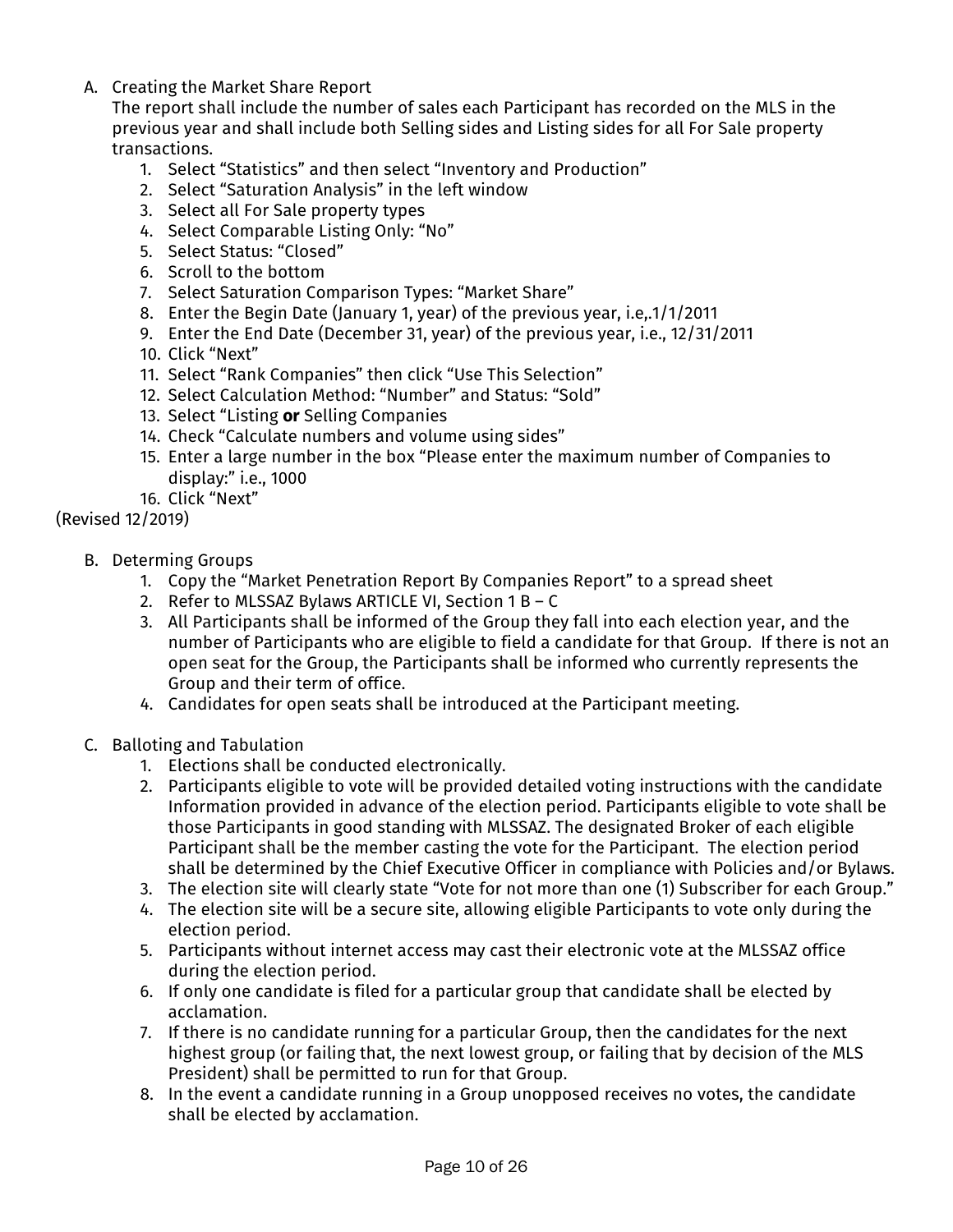- 9. In the event multiple candidates running in a Group receive no votes, a written ballot shall be taken at the first appropriate Board of Directors meeting. The candidate receiving the highest number of votes shall be declared elected.
- 10. At the completion of the election period, the results will be available to the Chief Executive Officer or appointed voting administrator via a password protected website from the electronic voting provider. The reports available will include how many votes were cast and the results of the election. No information is maintained that would indicate who voted for whom.
- 11. Results of elections shall become part of the permanent records of MLSSAZ. Results of the elections shall be announced to the membership within 5 business days of the end of the election period. Vote results and Group spreadsheet shall be published only to members on the MLSSAZ webpage for 30 days. (Amended 01/2013)

## <span id="page-10-0"></span>**Policy #31: General Advertising Policy**

MLSSAZ reserves the right to accept or reject any advertising which it feels may not be in the best interest of MLSSAZ. All advertising through any medium offered by MLSSAZ shall be restricted to affiliate members of the Shareholder and Non-Shareholder Associations of MLSSAZ, and companies authorized to offer MLS related services to Participants. All advertisers shall indemnify the entire membership of the Shareholder and Non-Shareholder Associations of MLSSAZ and Participants/Subscribers of MLSSAZ, as well as the Shareholder and Non-Shareholder Associations of MLSSAZ and MLSSAZ from advertisements based on any claims that would breach this indemnification, to include but not be limited to advertising that is: defamatory, libelous, obscene, an invasion of privacy or that has been obtained in violation of the proprietary right of any person. (Revised 12/2019)

Companies advertising to consumers through MLSSAZ public channels will not offer real estate services (brokerage, mortgage, title, etc.). Advertisements containing political, adult/provocative, alcohol, tobacco/nicotine, religious, or those deemed to be misleading to consumers will not be accepted. (Adopted 12/2019)

MLSSAZ will not discriminate in accordance with local, state and federal guidelines and strive to be inclusive in accepting advertising and will not accept advertising of services, products or educational ideas which in any way indicates such discrimination by advertisers. (Revised 12/2021)

## <span id="page-10-1"></span>**Policy #32: MLSSAZ Computer Message and Text Message Guidelines**

- A. Information regarding computer down times.
- B. Programming changes or system performance messages.
- C. Any wrongdoing or any unethical or dangerous person(s) trying to defraud our industry.
- D. At the discretion of the CEO and the Executive Committee, additional messages may be sent.
	- 1. Calls to Action and any appropriate industry functions.
	- 2. Death of any past or current REALTOR®, who has been active in the organization as a director or committee chair.
	- 3. Information notices regarding MLSSAZ vendors.
	- 4. MLSSAZ educational opportunities.
- 5. Information regarding MLSSAZ Rules and Policies.

(Revised 10/2020)

## <span id="page-10-2"></span>**Policy #33: MLSSAZ Announcements**

MLS announcements are complimentary and for the purpose of promoting Shareholder or Non-Shareholder Association and MLSSAZ educational opportunities, special events, programs, products and services and industry-related information (i.e., grant money, bonds, etc.) for the Participants and/or Subscribers. (Revised 12/2021)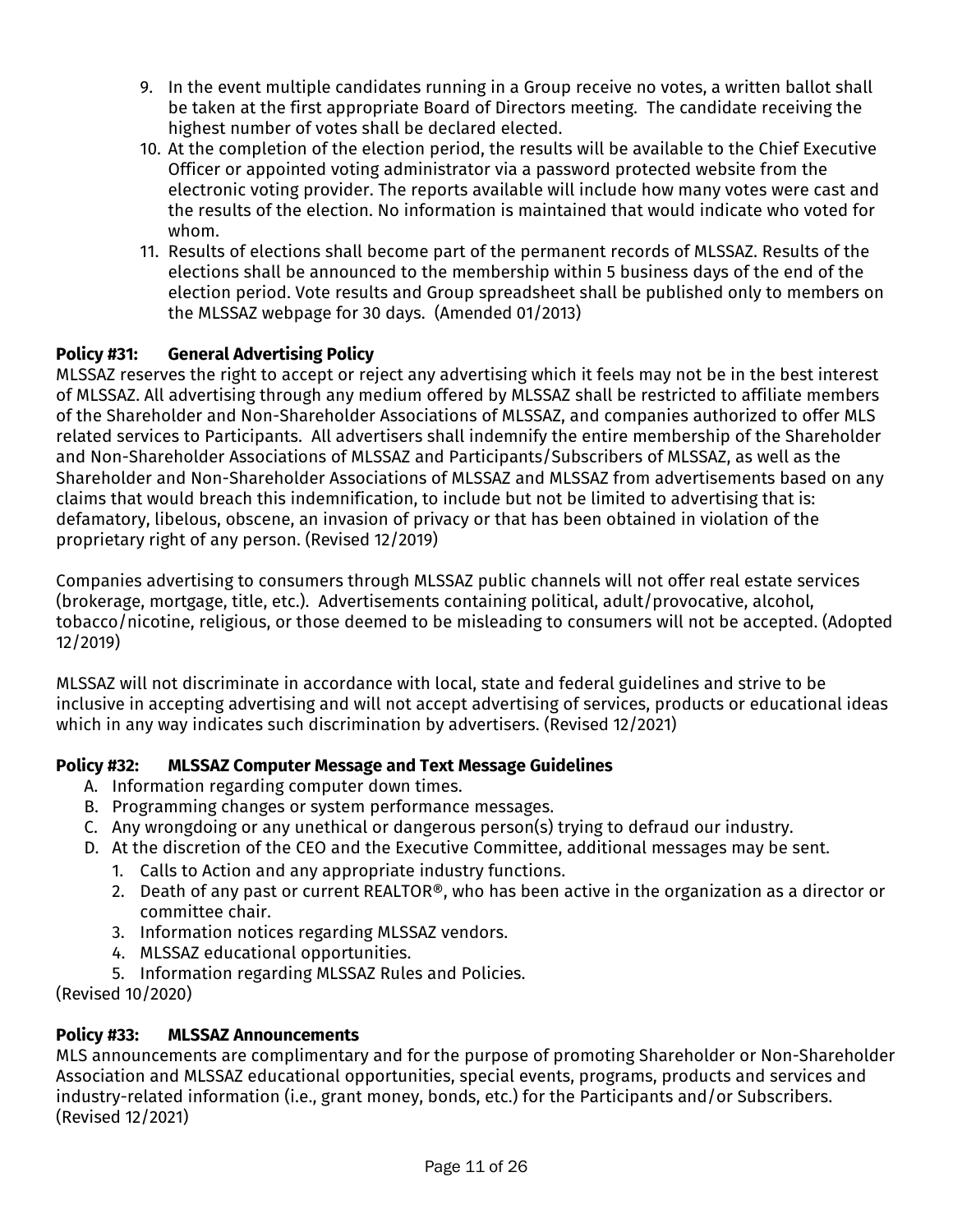## <span id="page-11-0"></span>**Policy #34: Policy Prohibiting Harassment (Including Sexual Harassment)**

MLSSAZ is committed to providing a work environment that is free of discrimination and/or harassment. In keeping with this commitment, MLSSAZ will not tolerate verbal or physical conduct by any employee or Participant/Subscriber that harasses, disrupts, or interferes with another's work performance or that creates an intimidating, offensive, or hostile environment.

- A. Employees and Participants/Subscribers are expected to maintain a productive work environment that is free from harassing or disruptive activity. Harassment in any form is strictly prohibited. Harassment includes inappropriate conduct, comment, display, action, or gesture based on another person's sex (including pregnancy), color, race, religion, national origin, age, physical or mental disability, sexual orientation, gender identity, or genetic information. Examples of harassment include, but are not limited to: epithets, slurs or negative stereotyping; threatening, intimidating or hostile acts; denigrating jokes; and the display or circulation of written or graphic material that denigrates or shows hostility toward an individual or group based such characteristics. (Amended 12/2021)
- B. Each supervisor has a responsibility to keep the workplace free of any form of harassment, and in particular, sexual harassment. No supervisor, manager or Participant/Subscriber is to threaten or insinuate, either explicitly or implicitly, that an employee's refusal or willingness to submit to sexual advances will affect the employee's terms or conditions of employment.
- C. Other sexually harassing or offensive conduct in the workplace, whether committed by supervisors, managers, non-supervisory employees, or non-employees, is also prohibited. Such conduct includes:
	- 1. Unwanted or unwelcomed physical contact or conduct of any kind, including sexual flirtations, touching, advances, or propositions;
	- 2. Verbal abuse of a sexual nature;
	- 3. Jokes of a sexual nature;
	- 4. Demeaning, insulting, intimidating, or sexually suggestive comments about an individual's dress or body;
	- 5. The display in the workplace of demeaning, insulting, intimidating, or sexually suggestive objects or pictures, including nude photographs; and
	- 6. Demeaning, insulting, intimidating, or sexually suggestive written, recorded, or electronically transmitted messages.

Any of the above conduct, or other offensive conduct, directed at individuals because of their race, national origin, religion, disability, pregnancy, age, or military status is also prohibited.

- D. Any employee who believes that a supervisor's, manager's, other employee's, or non-employee's actions or words constitute unwelcome harassment has a responsibility to report or complain about the situation as soon as possible. The report or complaint should be made to the employee's supervisor, Staff Vice President, to the CEO or to the President of the Board of Directors.
- E. All complaints of harassment are to be referred to the CEO for prompt investigation in as impartial and confidential manner as possible. (If the CEO or President of the Board of Directors is the party accused of harassment, the complaint must be referred to outside counsel, with the report made to the Board of Directors.) Employees are required to cooperate in any investigation. A timely resolution of each complaint is to be reached and communicated to the parties involved. (Amended 12/2021)
- F. Retaliation against any employee for filing a complaint or participating in an investigation is strictly prohibited. MLSSAZ reserves the right to take any necessary and appropriate action against an Employee, Participant, or Subscriber who engages in any form of harassment or inappropriate behavior in violation of this Policy. Such actions may include, but are not limited to, prohibition from attendance at future MLSSAZ meetings or events, removal from committee appointments, termination of offending employee, Participant or Subscriber, or any other action deemed appropriate by MLSSAZ. In the event that the Board of Directors contemplates termination of a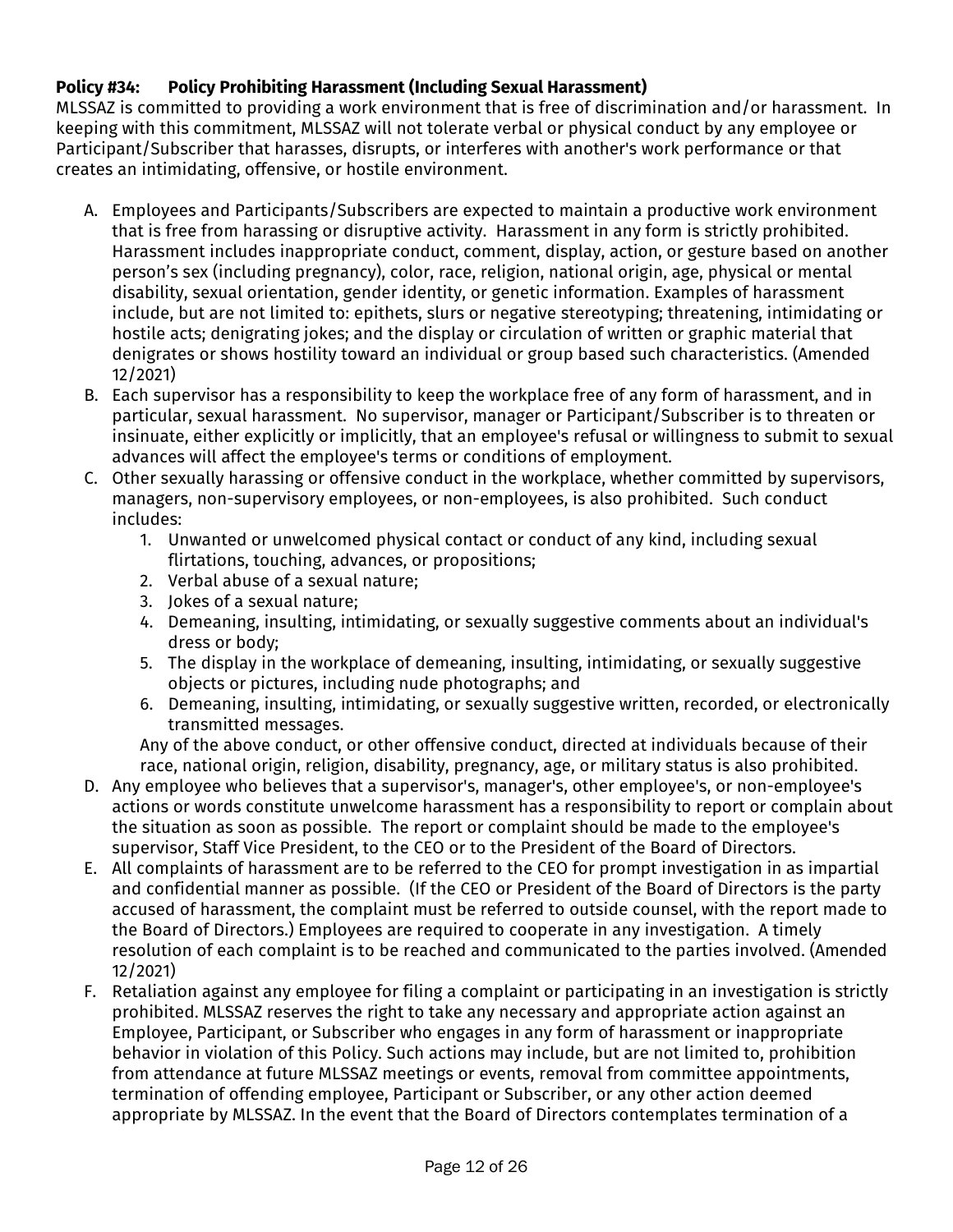Participant or Subscriber's participatory rights, it will consult with outside counsel on the matter before taking final action. (Amended 12/2021)

- G. To prevent contact between a Participant or Subscriber who has engaged in harassing conduct and an affected staff member, the CEO may identify a direct staff contact for that Participant or Subscriber. In that instance, the Participant or Subscriber is prohibited from contacting any other member of MLSSAZ's staff without first working through the designated contact. (Amended 12/2021)
- H. In the event a Participant/Subscriber's subscription has been terminated for violation of this harassment policy, the MLS Board of Directors may, by majority vote, determine that the Participant/Subscriber may not reapply for a specified period not to exceed three (3) years. (Amended 12/2021)

## <span id="page-12-0"></span>**Policy #35: Staff Relatives in Leadership Positions**

Participants and/or Subscribers related to staff shall not be eligible to hold Chair or Vice Chair or any leadership positions on MLS committees or MLS Board of Directors. If such a relationship develops at the time a Participant and/or Subscriber is serving in any of said leadership positions, either the leadership position or staff position must result in an immediate resignation.

This policy includes:

- A. Spouse
- B. A natural or adopted son, daughter or a descendant of either.
- C. A stepson or stepdaughter.
- D. The father or mother or an ancestor of either.
- E. A stepfather or stepmother.
- F. A son-in-law, daughter-in-law, father-in-law, or mother-in-law.

(Revised 6/23/2015)

## <span id="page-12-1"></span>**Policy #36: Conflict of Interest**

The purpose of the conflict of interest policy is to protect this organization's interest when it is contemplating entering into a transaction or arrangement that would reasonably be expected to exert an influence, or would appear to others to exert an influence, on the judgment of an officer or director, committee or task-force member, or staff member of MLSSAZ. This policy is intended to supplement but not replace any applicable state and federal laws governing conflict of interest. (Amended 12/2021)

## **Definitions:**

## A. **Interested Person**

Any affected leader who has a direct or indirect financial interest, as defined below, is an interested person. (Amended 12/2021)

## B. **Financial Interest**

A person has a financial interest if the person has, directly or indirectly, through business, investment, or family:

- 1. An ownership or investment interest in any entity with which the MLSSAZ has a transaction or arrangement,
- 2. A compensation arrangement with MLSSAZ or with any entity or individual with which the MLSSAZ has a transaction or arrangement, or a potential ownership or investment interest in, or compensation arrangement with, any entity or individual with which the MLSSAZ is negotiating a transaction or arrangement.
- C. **Reporting Officer.** An interested person's reporting officer is identified according to the following rules:
	- 1. No interested person can be their own reporting officer.
	- 2. If the interested person is a member of a committee or task force, the chair or presiding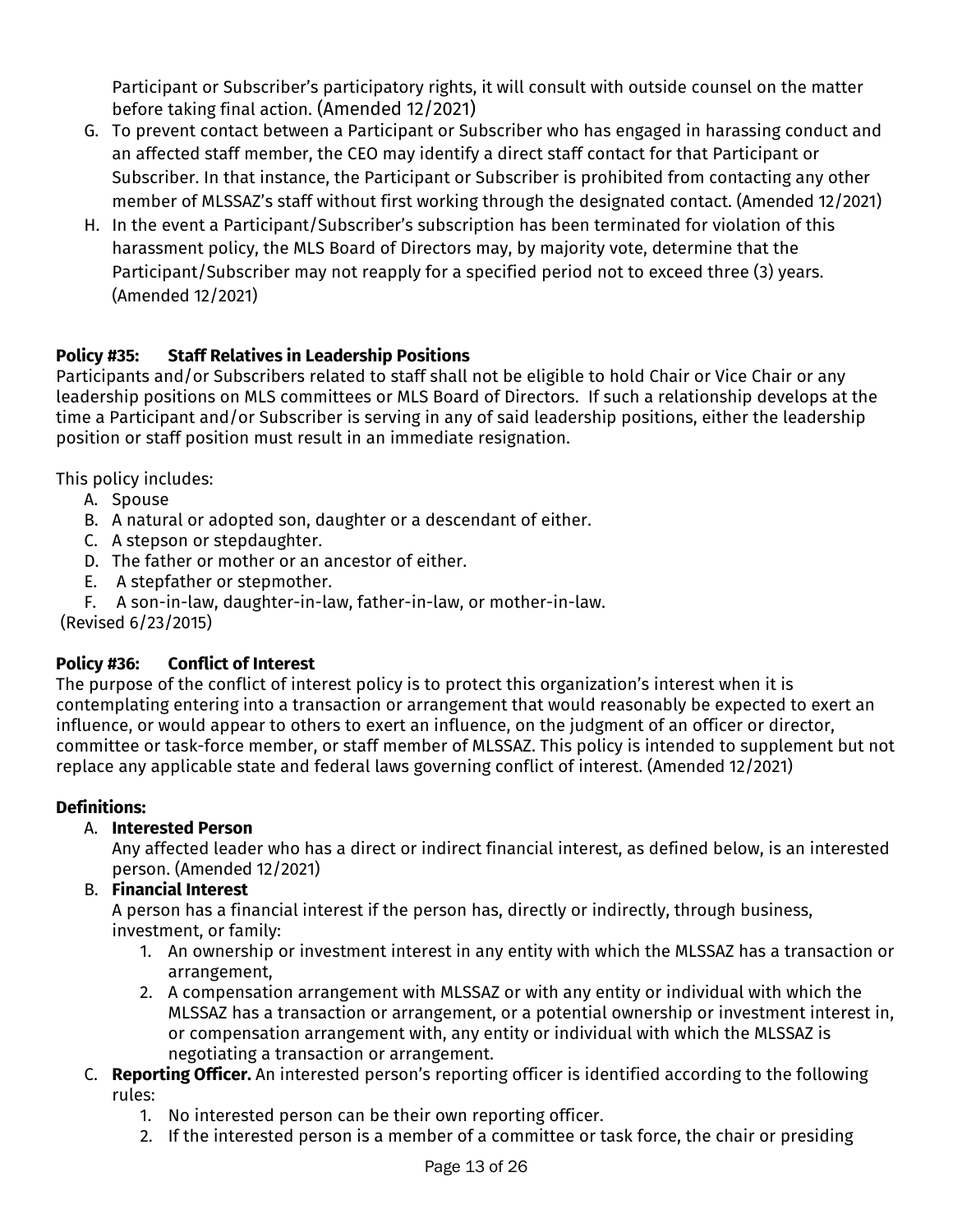officer of the committee or task force is the reporting officer.

- 3. If the interested person is a chair or presiding officer of a committee or is the chief staff officer of MLSSAZ, the president of MLSSAZ is the reporting officer.
- 4. If the interested person is a staff member of MLSSAZ, the chief staff officer of MLSSAZ is the reporting officer.
- 5. For any other interested person, the Board of Directors is the reporting officer. (Amended 12/2021)

Compensation includes direct and indirect remuneration as well as gifts or favors that are not insubstantial.

## **Procedures:**

## A. **Duty to Disclose**

In connection with any actual or possible conflict of interest, an interested person must disclose to their reporting officer the existence of the financial interest and be given the opportunity to disclose all material facts concerning the proposed transaction or arrangement. (Amended 12/2021)

## B. **Determining Whether a Conflict of Interest Exists**

After disclosure of the financial interest and all material facts, and after any discussion with the interested person, the reporting officer will determine whether a conflict of interest exists. If the reporting officer is the Board of Directors, the interested person shall leave the Board of Directors meeting while the determination of a conflict of interest is discussed and voted upon. The remaining Board members shall decide if a conflict of interest exists. (Amended 12/2021)

## C. **Procedures for Addressing the Conflict of Interest where Board of Directors is the reporting officer**

- 1. An interested person may make a presentation at the Board of Directors meeting, but after the presentation, he/she shall leave the meeting during the discussion of, and the vote on, the transaction or arrangement involving the possible conflict of interest.
- 2. The Board President shall, if appropriate, appoint a disinterested person or committee to investigate alternatives to the proposed transaction or arrangement.
- 3. After exercising due diligence, the Board of Directors shall determine whether the MLSSAZ can obtain with reasonable efforts a more advantageous transaction or arrangement from a person or entity that would not give rise to a conflict of interest.
- 4. If a more advantageous transaction or arrangement is not reasonably possible under circumstances not producing a conflict of interest, the Board of Directors shall determine by a majority vote of the disinterested directors whether the transaction or arrangement is in the MLSSAZ best interest, for its own benefit, and whether it is fair and reasonable. In conformity with the above determination it shall make its decision as to whether to enter into the transaction or arrangement.

## D. **Procedures for Addressing the Conflict of Interest with reporting officers other than the Board of Directors**

- 1. A reporting officer shall exercise due diligence in assessing the potential conflict of the interested person.
- 2. If the potential conflict cannot be managed to allow the interested person's continued involvement in decision making regarding the transaction or arrangement giving rise to the conflict, the reporting officer shall excuse the interested person from deliberation and voting on the arrangement.
- 3. If the potential conflict can be managed to allow the interested person's continued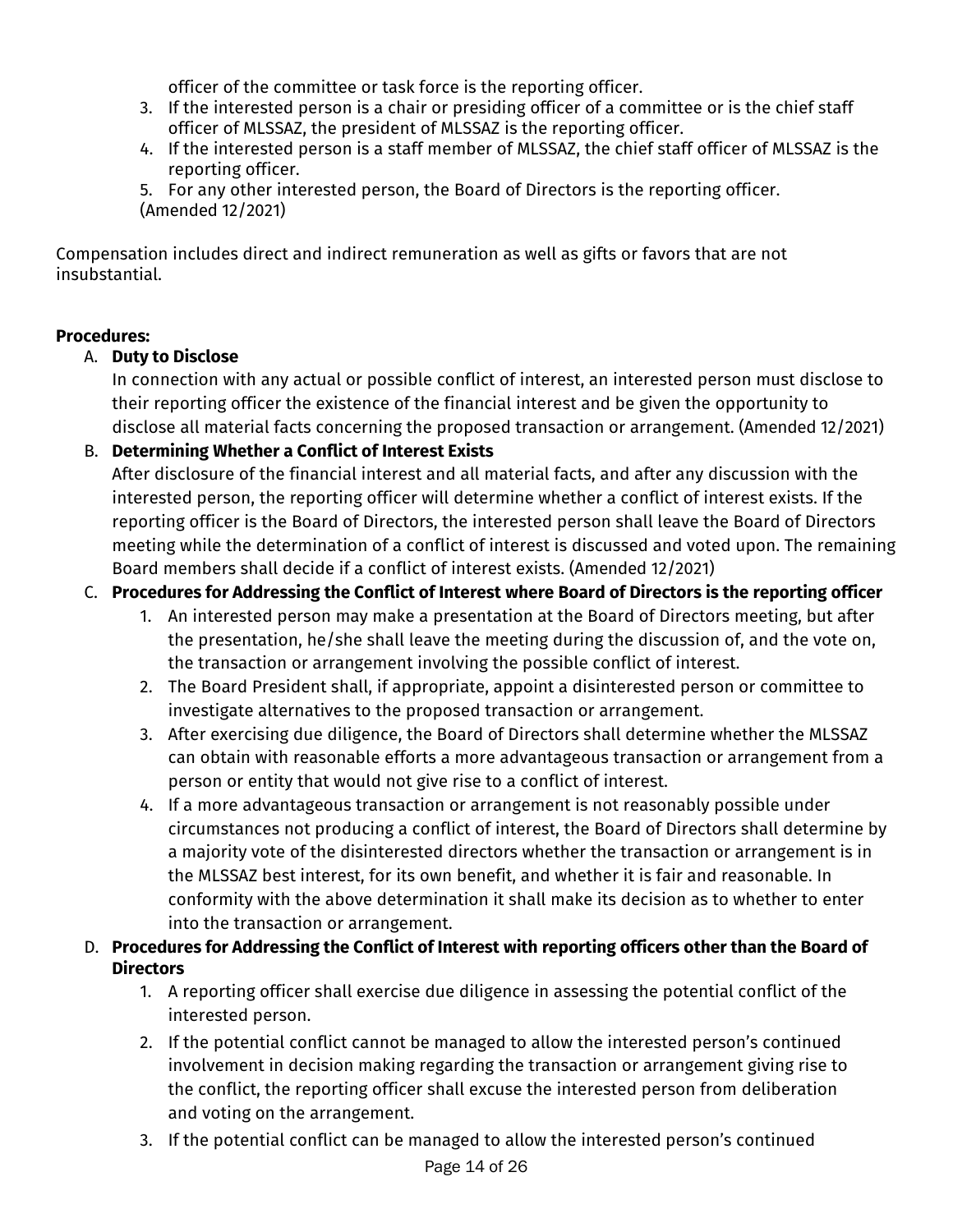involvement in decision making, the reporting officer shall memorialize the management plan agreed to with the interested person and share the management plan with any other participants in decision-making on the transaction or arrangement giving rise to the conflict and with the reporting officer's own reporting officer.

(Amended 12/2021)

## E. **Violations of the Conflicts of Interest Policy**

- 1. If any reporting officer has reasonable cause to believe an interested person has failed to disclose actual or possible conflicts of interest, they shall inform the interested person of the basis for such belief and afford the interested person an opportunity to explain the alleged failure to disclose. (Amended 12/2021)
- 2. If, after hearing the interested person's response and after making further investigation as warranted by the circumstances, the reposting officer determines the interested person has failed to disclose an actual or possible conflict of interest, the reposting officer shall take appropriate disciplinary and corrective action. (Amended 12/2021)

## **Records of Proceedings:**

The minutes of the Board of Directors and all committees and task forces with board delegated powers shall contain:

- A. The names of the persons who disclosed or otherwise were found to have a financial interest in connection with an actual or possible conflict of interest, the nature of the financial interest, any action taken to determine whether a conflict of interest was present, the reporting officer's decision as to whether a conflict of interest in fact existed, and a description of any plan for managing the conflict.(Amended 12/2021)
- B. The names of the persons who were present for discussions and votes relating to the transaction or arrangement, the content of the discussion, including any alternatives to the proposed transaction or arrangement, and a record of any votes taken in connection with the proceedings.

## **Compensation:**

- A. A voting member of the Board of Directors who receives compensation, directly or indirectly, from the Multiple Listing Service for services is precluded from voting on matters pertaining to that member's compensation.
- B. A voting member of any committee whose jurisdiction includes compensation matters and who receives compensation, directly or indirectly, from the Multiple Listing Service for services is precluded from voting on matters pertaining to that member's compensation.
- C. No voting member of the Board of Directors or any committee whose jurisdiction includes compensation matters and who receives compensation, directly or indirectly, from theMLSSAZ, either individually or collectively, is prohibited from providing information to any committee regarding compensation.

## **Annual Statements:**

Each affected leader (as defined above) shall annually sign a statement which affirms such person:

- A. Has received a copy of the conflicts of interest policy
- B. Has read and understands the policy
- C. Has agreed to comply with the policy (Amended 12/2021)

## **Periodic Review:**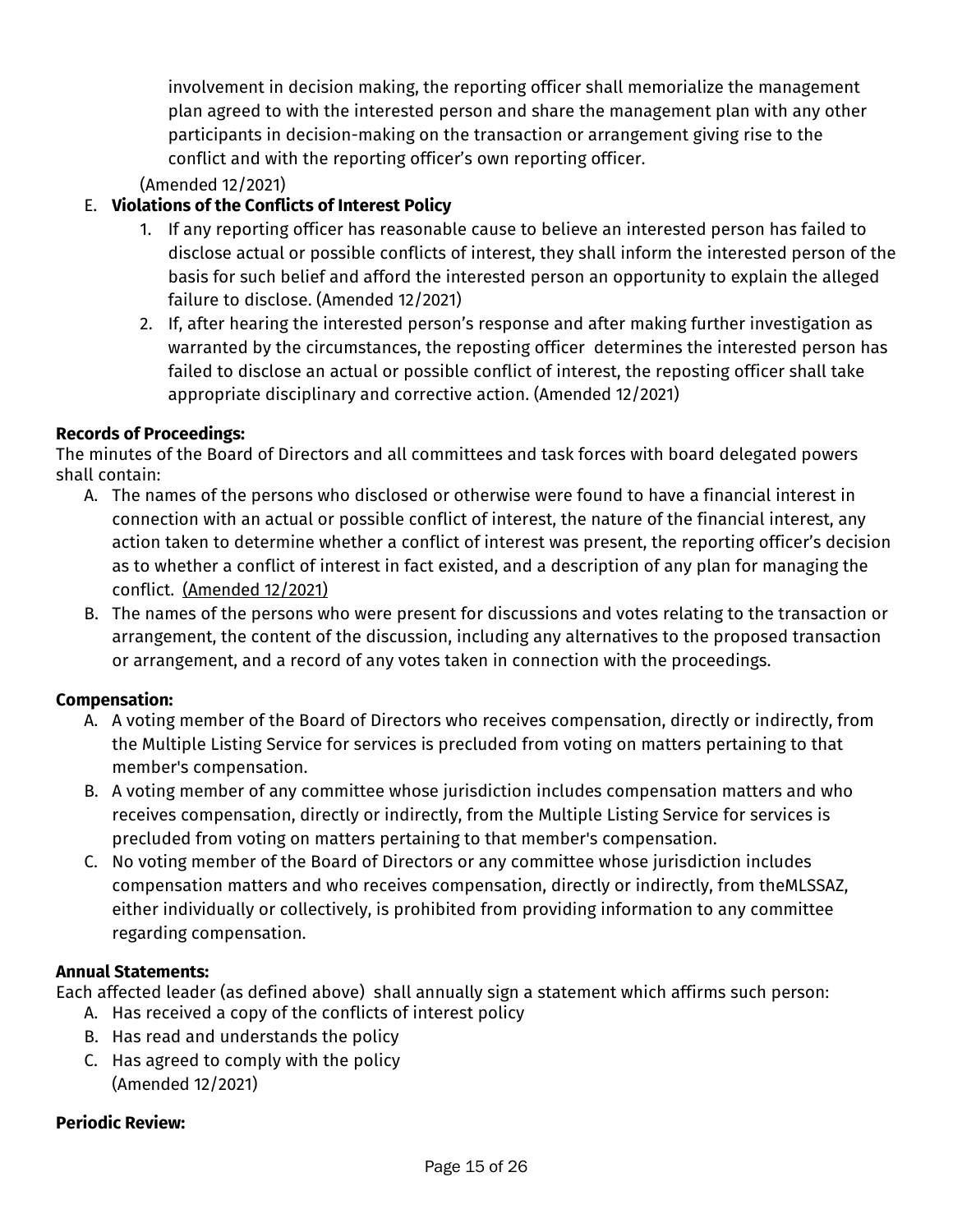To ensure the Multiple Listing Service operates in a manner consistent with its purposes and does not engage in activities that could jeopardize its status, periodic reviews shall be conducted. The periodic reviews shall, at a minimum, include the following subjects:

- A. Whether compensation arrangements and benefits are reasonable, based on competent survey information and the result of arm's length bargaining.
- B. Whether partnerships, joint ventures, and arrangements with management organizations conform to the Multiple Listing Service's written policies, are properly recorded, reflect reasonable investment or payments for goods and services, further its purposes and do not result in inurnment, impermissible private benefit or in an excess benefit transaction.

## **Use of Outside Experts:**

When conducting the periodic reviews as described above, the Multiple Listing Service may, but need not, use outside advisors. If outside experts are used, their use shall not relieve the Board of Directors of its responsibility for ensuring periodic reviews are conducted.

## <span id="page-15-0"></span>**Policy #37: Whistleblower Policy:**

MLSSAZ: (1) encourages staff and volunteers to come forward with credible information on illegal practices or serious violations of adopted policies of the Multiple Listing Service; (2) specifies that the Multiple Listing Service will protect the person from retaliation; and (3) identifies where such information can be reported.

- A. **Encouragement of reporting.** The Multiple Listing Service encourages complaints, reports or inquiries about illegal practices or serious violations of the Multiple Listing Service's policies, including illegal or improper conduct by the Multiple Listing Service itself, by its leadership, or by others on its behalf. Appropriate subjects to raise under this policy would include financial improprieties, accounting or audit matters, ethical violations, or other similar illegal or improper practices or policies. Other subjects on which the Multiple Listing Service has existing complaint mechanisms should be addressed under those mechanisms, such as raising matters of alleged discrimination or harassment via the Multiple Listing Service's human resources channels, unless those channels are themselves implicated in the wrongdoing. This policy is not intended to provide a means of appeal from outcomes in those other mechanisms.
- B. **Protection from Retaliation.** The Multiple Listing Service prohibits retaliation by or on behalf of the Multiple Listing Service against staff or volunteers for making good faith complaints, reports or inquiries under this policy or for participating in a review or investigation under this policy. This protection extends to those whose allegations are made in good faith but prove to be mistaken. The Multiple Listing Service reserves the right to discipline persons who make bad faith, knowingly false, or vexatious complaints, reports or inquiries or who otherwise abuse this policy.
- C. **Where to report.** Complaints, reports or inquiries may be made under this policy on a confidential or anonymous basis. They should describe in detail the specific facts demonstrating the basis of the complaints, reports or inquiries. They should be directed to the Multiple Listing Service's Chief Executive Officer or President of the Board of Directors; if both of those persons are implicated in the complaint, report or inquiry, it should be directed to the President-Elect of the Board of Directors. The Multiple Listing Service will conduct a prompt, discreet, and objective review or investigation. Staff or volunteers must recognize that the Multiple Listing Service may be unable to fully evaluate a vague or general complaint, report, or inquiry that is made anonymously.

## <span id="page-15-1"></span>**Policy #38: Employee and Subscriber/Volunteer Working Relationships:**

MLSSAZ establishes the following Employee and Subscriber/Volunteer Working Relationships policy in order to promote a cordial, pleasant and legally compliant working environment between MLSSAZ employees and its' subscribers.

Since MLSSAZ is a subscriber services organization with revolving terms in the Board of Directors and Committees, this policy is established to preserve continuity of authority and responsibility within the work environment.

## **Policies, Programs and Services**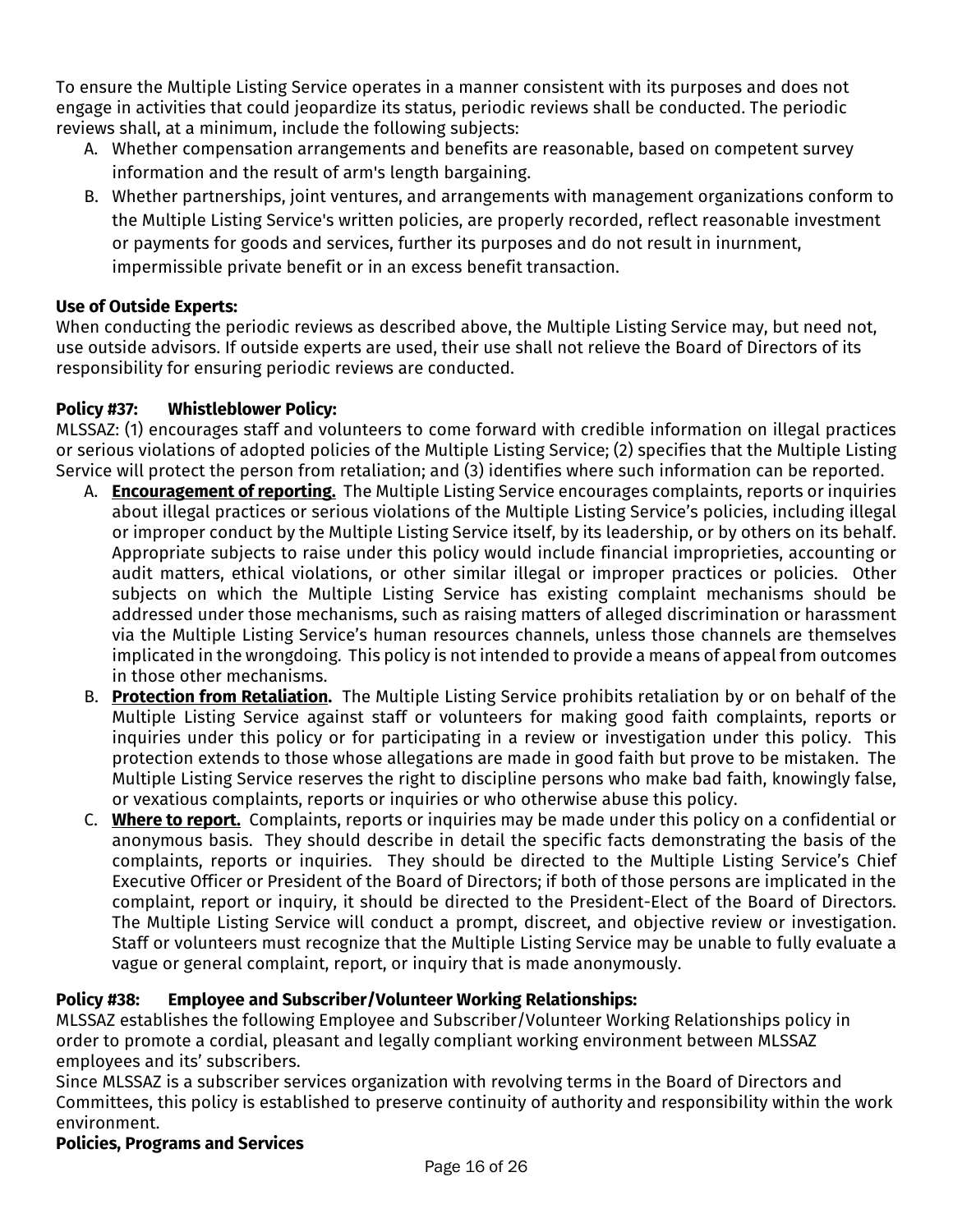- A. The Board of Directors shall establish the scope of MLSSAZ policies, programs and services. The Chief Executive Officer is responsible to carry out the policies, programs and services established by the Board of Directors.
- B. No subscriber shall be provided with services beyond the scope of services provided to all subscribers. Any request by a subscriber for services outside the scope of an employee's authorization must be forwarded to the Chief Executive Officer. This request must contain information on the unique circumstances of the situation which prompted the subscriber to request the extraordinary measures be considered for their benefit. The Chief Executive Officer may then determine if an exception should be made, with input from the appropriate MLSSAZ officer, or if the request should be brought to the attention of the Board of Directors for resolution.

## **Committee Support**

- A. An MLSSAZ employee should render all possible technical and administrative assistance to the committees or task forces to which he/she is assigned. The MLSSAZ employee is involved so as to answer questions, offer suggestions or raise questions, when appropriate, and to conduct research or carry out tasks as requested by the committee chair and/or Chief Executive Officer.
- B. An MLSSAZ employee is expected to be knowledgeable on MLSSAZ policy, committee or task force scope and the subject under discussion.

## **Staff and Subscriber/Volunteer Working Relationships**

- A. The Chief Executive Officer is responsible to and takes his/her instructions from the Board of Directors (as a collective body). All other MLSSAZ employees are responsible to and take instruction from the Chief Executive Officer.
- B. Interaction between MLSSAZ employees and subscribers/volunteers shall be maintained at a professional level characterized by mutual respect, courtesy, effort and cooperation to resolve issues. Under no circumstances should MLSSAZ employees or Subscribers/volunteers engage in discourteous or unprofessional behavior (i.e., use of profanity, disparagement of another employee or subscriber, use of physical force, etc.)
- C. Any behavior by a Subscriber/volunteer, which interferes with or compromises a MLSSAZ employee's job performance, is not acceptable. A MLSSAZ employee may, at their sole discretion, terminate any conversation with a subscriber/volunteer that may be considered to be offensive. All such incidents should be reported to the Chief Executive Officer or President for appropriate action.
- D. Subscribers/volunteers are not responsible for and may not discipline a MLSSAZ employee. Any unprofessional behavior or unacceptable performance by a MLSSAZ employee, which is observed by a subscriber/volunteer, should be reported to the Chief Executive Officer or President for appropriate action.

(Revised 12/2019)

## <span id="page-16-0"></span>**Policy #39: Corrections Policy**

MLSSAZ Corrections Policy is available in Appendix 1

## <span id="page-16-1"></span>**Policy #40: Waiver Policy**

MLSSAZ Waiver Policy is available in Appendix 2

## <span id="page-16-2"></span>**Policy #41: Vendor/Participant Policy**

To avoid a conflict of interest, MLSSAZ will not implement/offer any service provided or owned by any MLS Participant without the express permission of the MLSSAZ Board.

## <span id="page-16-3"></span>**Policy #42: MLSSAZ Fines Collection**

On a quarterly basis, 50% of fines collected during that quarter will be made as a donation to a qualified charitable foundation in the communities we serve, as approved by the MLSSAZ Executive Committee and 50% to be used at the board's discretion. (Revised 05/2022)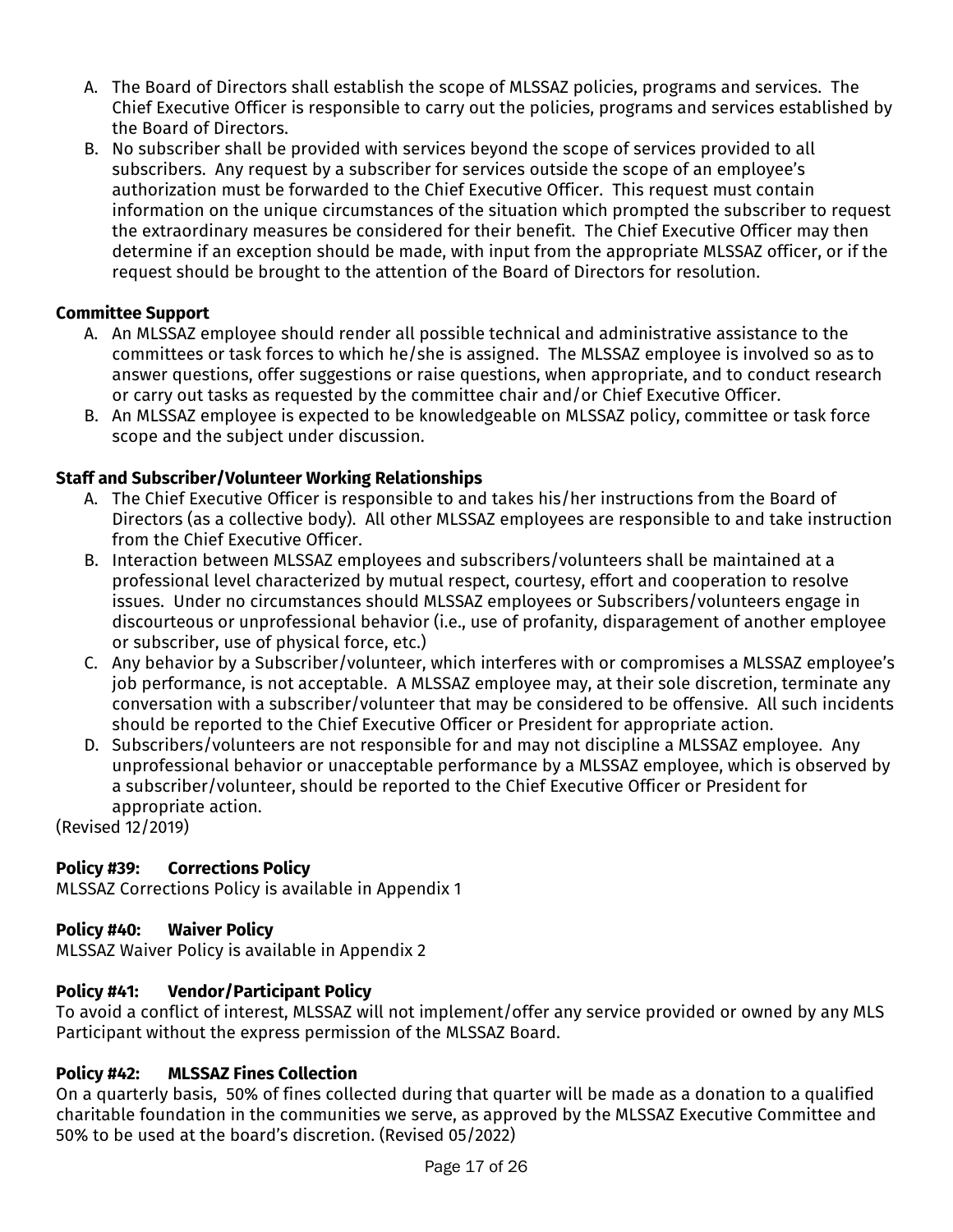## <span id="page-17-0"></span>**Policy #43: Cybersecurity Audit**

Due to the significant impact of Cybersecurity issues, the MLSSAZ shall conduct a Cybersecurity audit at least annually, through an experienced third-party cybersecurity company. Once the audit is complete, findings and recommendations will be presented to the Board of Directors at their next meeting. (Adopted 11/2021)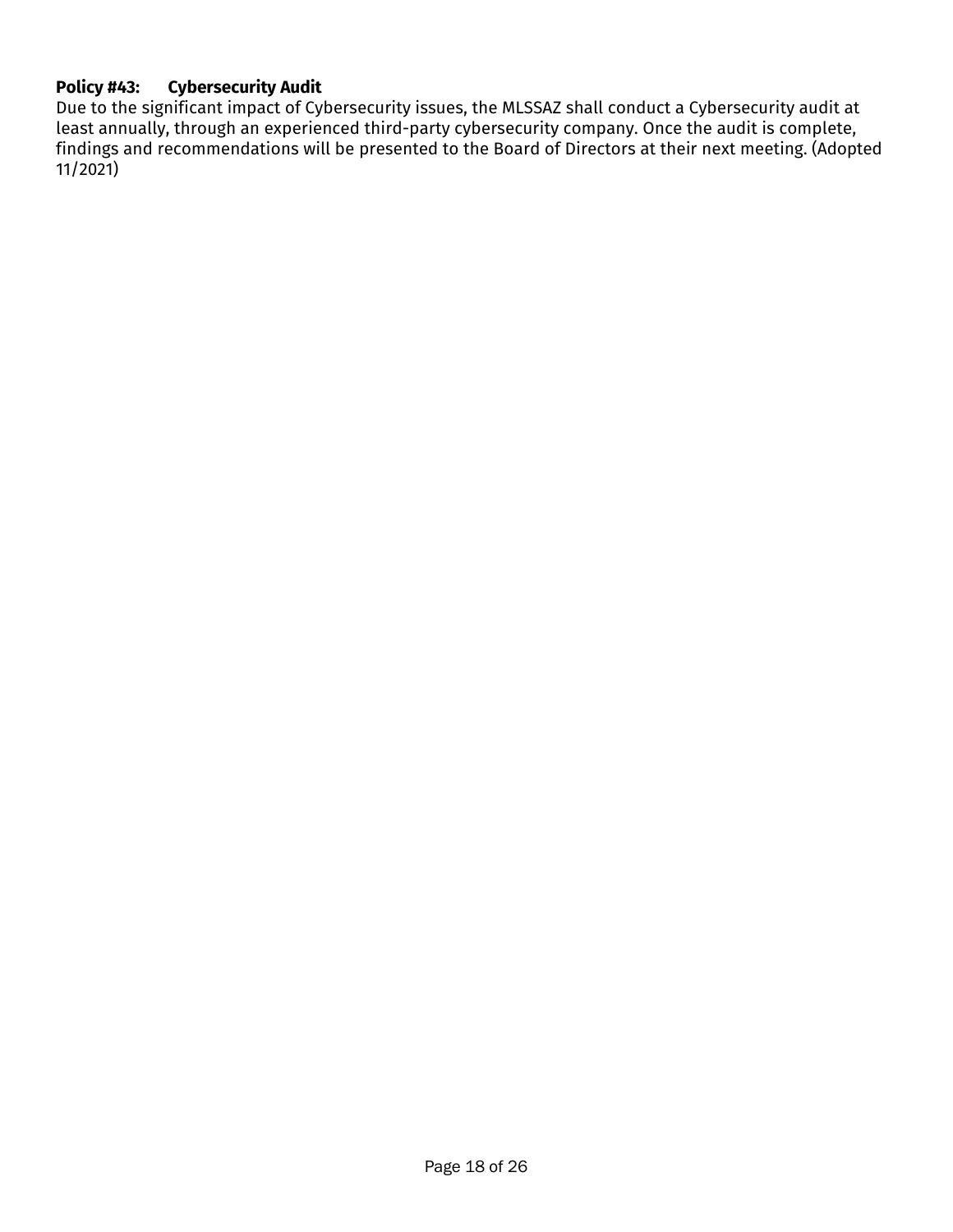## **Appendix 1 MLSSAZ Corrections Policy**

Policy Adopted March 21, 2017 Policy Effective May 1, 2017

To ensure the integrity of the MLS and the MLS database, this Corrections Policy has been established in accordance with Section 7 of the MLS Rules & Regulations. Sanctions will be issued in accordance with this policy. This policy is subject to change upon approval of the Board of Directors. This policy is not allinclusive, does not reflect violations of the Code of Ethics, and does not replace Professional Standards Enforcement through your local Association of REALTORS®. The Board of Directors understands that the MLS database is an integral part of your day-to-day business and has instituted this Corrections Policy to make a focused effort to increase the accuracy and protect the integrity of the MLS.

#### **Definitions**

**Complainant** – A Participant or Subscriber who files a complaint against another Participant or Subscriber.

**Days** – Unless otherwise noted, all references to Days shall mean calendar days.

**Firm** – An office or group of offices filed as a single corporate entity. For the purpose of this policy, a firm refers to the main office and any branch offices.

**Participant** – The Designated REALTOR® for any MLSSAZ Brokerage Firm.

**Participant as an Individual** – An individual who holds the title of Designated REALTOR<sup>®</sup> but is referenced as an individual and not the responsible member of their company.

**Subscriber** – Non-principal brokers, sales associates, and licensed and certified appraisers affiliated with Participants.

**Schedule of Fines** – A list of monetary fines to be used as a guide for assessment of monetary sanctions by MLS Staff or the MLS Standards Committee. List is not all-inclusive and is available in Section 26 of the MLSSAZ Rules and Regulations.

**Sanctions** – a monetary or non-monetary penalty for violations of the MLS Rules and Regulations, including Letter of Concern, Letter of Warning, monetary fine, or mandatory education.

**Respondent** – A Participant or Subscriber who is to respond to a complaint filed by another Participant or Subscriber.

## **Section 1 – Reporting a Potential Violation**

## **1.1 How Violations Originate**

Violations are reported to the MLS in a variety of ways. The most common methods of reporting violations to the MLS are:

- Reported to MLS Staff
- Random checks of the database
- Result of listing audit. MLS Rules/Regulations allow MLS staff to request copies of listing forms and change orders
- Reporting of concerns from the general public

Violations reported to the MLS are confidential. MLS staff will not disclose the name of the individual who reported the violation.

## **1.2 Reporting Violations**

Violations are to be reported to the MLS by using "Report Error" option in the MLS or by sending a direct email to MLS staff at errors@mlssaz.com.

## **1.3 Required Information When Reporting**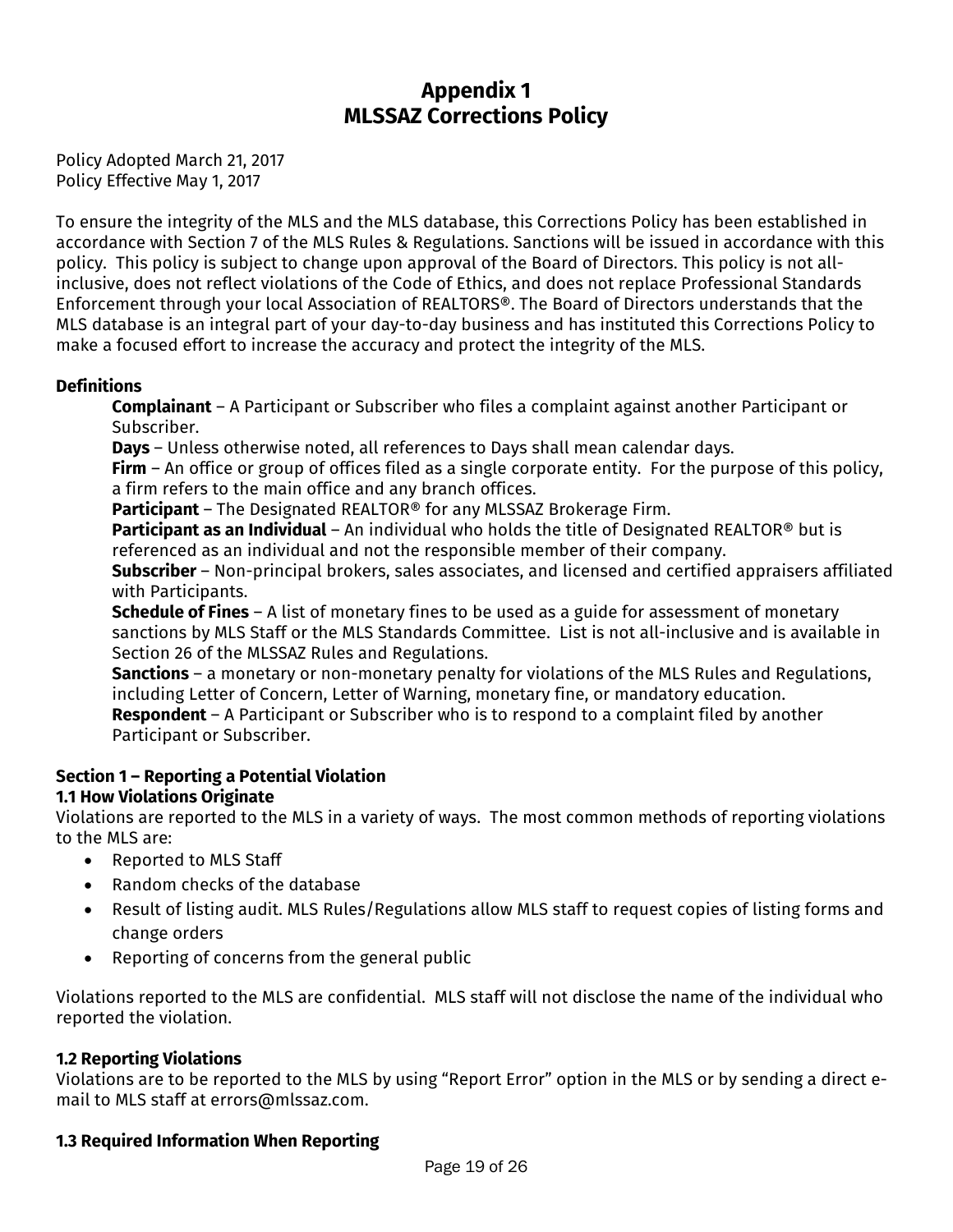When reporting violations, the following information is required for verifying and processing of violations:

- Name and office of the alleged responsible Participant or Subscriber
- Nature of the violation (be as specific as possible, i.e., when it occurred, the MLS #, etc.).

#### **1.4 Types of Violations**

There are three main types of violations, Correctable Violations, Non-Correctable Violations, and Behavioral Violations. Correctable violations are typically clear cooperation policy violations, listing input violations involving incorrect information, agent/brokerage branding, and remarks violations which can be corrected in the MLS system. Non-Correctable violations are those where there is no opportunity for correction of the violation and include, but are not limited to, late listing input, failure to complete required forms, statistical manipulation, Lockbox Key sharing, and MLS access sharing. Behavioral violations are focused on a Subscriber's actions and include but are not limited to security violations and showing violations. (Amended 10/2020)

#### **Section 2 – Correction Process 2.1 – Notice of Correction**

When a violation is reported, MLS staff will verify the validity and send a Notice of Correction to the Participant and Subscriber indicating the MLS listing, nature of the violation, and timetables for a resolution or response. All notices are sent via e-mail only. Notices are sent to the primary e-mail address of the listing Subscriber and the primary e-mail address of the Participant that are listed in the MLS system. A notification sent by MLSSAZ to a Subscriber and/or Participant will be presumed received on the date emailed unless a delivery failure message has been received (Receipt Date).

#### **2.2 Notice of Administrative Sanctions**

If the requested correction has not been appropriately addressed within two business days of the receipt of the Notice of Correction, a reminder message will be sent. If the violation is not corrected within 24 hours of when the reminder message is sent, appropriate sanctions will be issued according to the escalation scale in Section 3.a.2 of this policy.

The Participant or Subscriber may request a review of the administrative sanctions by submitting a Review Request Form to the MLS within five business days. The review will be conducted by the MLS Standards Committee. The MLS Standards Committee may approve a waiver of the sanctions issued by the MLS with a majority vote. If the waiver is not granted, the Subscriber may request an appeal by the MLS Board of Directors within 20 calendar days.

#### **2.3 Notice of Review**

If a violation of the MLS Rules & Regulations is a Non-Correctable Violation or a Behavioral Violation, the initial Notice of Correction indicating two business days for correction will not be sent. The Subscriber and his/her Participant will only receive a Notice of Review indicating that the MLS Standards Committee will review the violation.

The MLS Standards Committee will review the violation and determine if sanctions are to be issued. Following the MLS Standards Committee Meeting, a notification will be sent to the Participant and Subscriber and will include an invoice for the amount of the fine if one was issued. Refer to MLSSAZ Rules and Regulations Section 26 for a schedule of fine amounts.

## **2.4 – Standards Committee Review – Correctable and Non Correctable Violations**

The MLSSAZ Standards committee is charged with reviewing alleged violations of the MLS Rules and Regulations and determining the sanctions to be issued. During the review process, the Respondent and their Participant will have the opportunity to address the Standards Committee regarding the alleged violation. After all relevant information has been presented, the MLS Standards Committee will rule whether or not an MLS Rule has been violated and what sanctions are to be issued.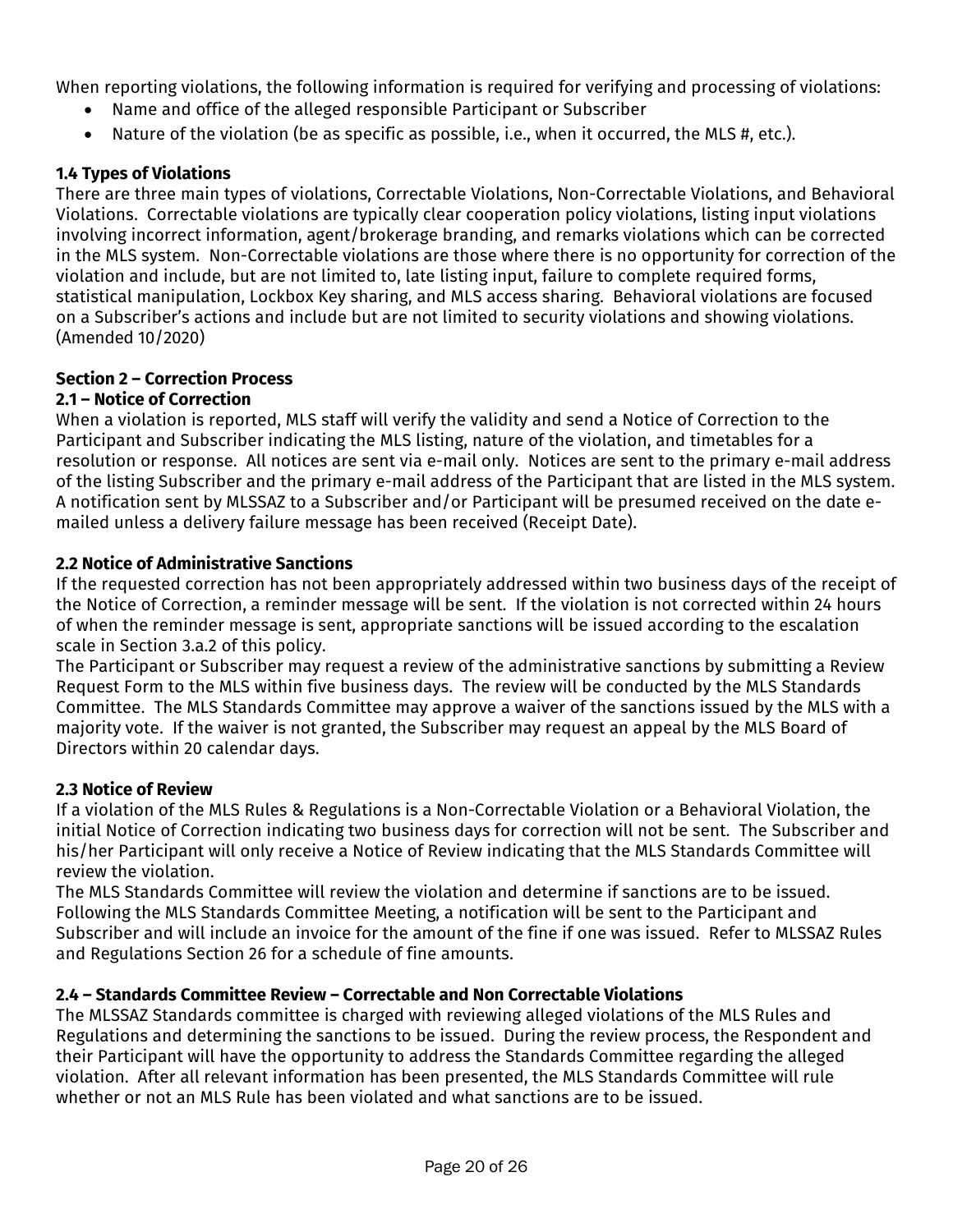## **2.5 Standards Committee Review – Behavioral Violations**

Behavioral Violations are reported to the MLS by submitting the Rules and Regulations Violation Form complete with all statements, evidence, and names of witnesses to the MLS. The Complainant must submit the form within 30 calendar days from the date of the alleged violation or 30 calendar days from the conclusion of the transaction between the Complainant and Respondent, whichever is later. Alleged Behavioral Violations will be initially reviewed by MLS Staff within 10 calendar days to confirm it meets the requirements for a Behavioral Violation or if it applies as a REALTOR® Code of Ethics violation. If the review determines that the alleged violation is a violation of the REALTOR® Code of Ethics, the Complainant will be advised to file a Code of Ethics complaint.

If the review determines that alleged violation is not a violation of the REALTOR<sup>®</sup> Code of Ethics and meets all of the requirements of a Behavioral Violation, the MLS will send a copy of the complaint to the Respondent where the Respondent may respond to the allegations with a written statement, evidence, and names of witnesses. The Respondent has 15 calendar days to respond to the notice.

A review by the MLS Standards Committee will be scheduled during the next meeting of the committee and will be communicated to both the Complainant and Respondent with the Notice of Review. The Notice of Review will outline the process to the Complainant and Respondent. During the review, the Complainant and Respondent will individually and separately have the opportunity to testify to the evidence presented to the Standards Committee and present any witnesses. After both the Complainant and Respondent have addressed the committee, the committee will rule on the alleged violation and if/what sanctions will be appropriate. The review will be recorded and made available to the MLS Board of Directors if an appeal is necessary.

MLSSASZ will communicate the decision and any sanctions to the Complainant and Respondent within 10 calendar days of the decision.

## **2.6 – Confidentiality**

MLSSAZ Staff will make every attempt to keep the identity of all parties confidential. If the identity of any party is to be made known to the committee, whether it is material to the process or because of attendance at the committee meeting, all committee members who belong to the same firm or may have a conflict will be excluded from hearing and ruling on the case.

## **2.7 – Communications of Results**

If at any time during the process, it is determined that the reported violation was not a violation of the rules, that fact will be communicated to the Complainant. For Correctable and Non-Correctable violations, any sanctions issued by the committee will only be made known to the Respondent and his/her Participant. For Behavioral Violations, both the Complainant, Respondent and his/her respective Participant will be notified of the decision of the Standards Committee.

## **Section 3 – Repeat Offender/Offense Policy**

The MLSSAZ Repeat Offender/Offense Policy (Repeat Policy) is a set of guidelines used by the MLS Standards Committee and MLS Staff regarding repeat violations of the MLSSAZ Rules and Regulations. One of the primary purposes of the MLS is to provide accurate and up to date information for the facilitation of cooperation and compensation between MLS Participants. With this in mind, the Repeat Policy is designed to escalate potential sanctions placed on Participants and Subscribers for repeat violations of the Rules and Regulations.

Repeat Offender/Offense Policy Defined

- A. Repeat Offense
	- 1. Definition:

A repeat offense is defined as any Participant as an Individual or Subscriber who has had a total of three (3) or more violations of a specific rule, and where the total violation count is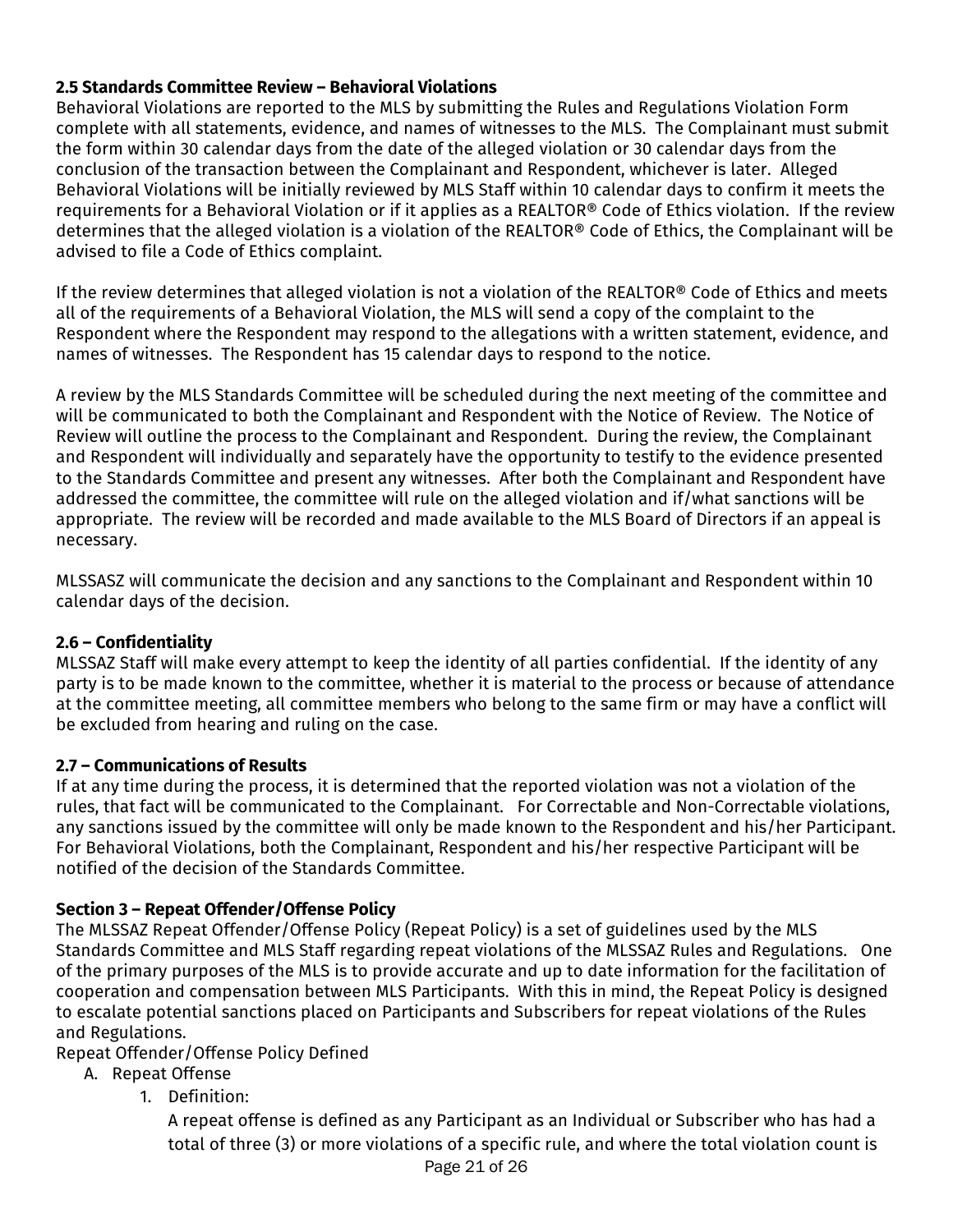greater than 10% of the Subscriber's current Active inventory, within one consecutive year from the most recent violation.

- 2. Repeat offenses shall be subject to the following escalation scale:
	- a. First, a Letter of Concern will be issued to the Subscriber and their Participant as an educational opportunity.
	- b. Next, automatic issuance of the appropriate fine as listed in Section 26 of the Rules and Regulations.
	- c. If the offenses continue, fine amounts will continue to increment by a factor of 1 for each subsequent violation of the same type, and shall not exceed \$15,000, until no subsequent violations of the same type occur for one year. (1x\$50, 2x\$50, 3x\$50, etc.)

## B. Repeat Offenders

1. Definition:

A repeat offender shall be defined as any Participant as an Individual or Subscriber who has had a total of ten (10) or more violations of the MLSSAZ Rules and Regulations within one consecutive year from the most recent violation.

- 2. Repeat offenders shall be subject to the following escalation scale:
	- a. A Letter of Concern will be issued to the Subscriber and their Participant as an educational opportunity.
	- b. Automatic issuance of the appropriate fine as listed in Section 26 of the Rules and Regulations.
	- c. Fine amounts will continue to increment by a factor of 1 for each subsequent violation of the same type, and shall not exceed \$15,000, until no subsequent violations of the same type occur for one year. (1x\$50, 2x\$100, 3x\$50, etc.)
- C. If any Participant as an Individual or Subscriber reaches a total of twenty (20) total violations in one calendar year, the Participant or Subscriber, with his/her Participant, shall attend a mandatory hearing by the Board of Directors for additional sanctions as described in Section 7 - Compliance with Rules/Authority to Impose Discipline.
- D. If any Participant as an Individual or Subscriber has committed the same offense on the same listing, they shall automatically escalate to the repeat offense status and be subject to the provisions in section A.2.b above.
- E. If any individual Participant as an Individual or Subscriber has reached Repeat Offender or Offense status, the Participant or Subscriber may opt for a one-time buy down of one violation by attending an MLS training class suitable for the offense. The individual must submit a request for a buy-down within 5 business days of the issuance of the sanction and complete the MLS training class within 90 calendar days of the buy-down request.

## **Section 4 – Calculation of Time Periods**

## **4.1 Receipt of Notices**

A notification sent by MLSSAZ to a Subscriber and/or Participant will be presumed received on the date emailed unless a delivery failure message has been received. Final dates for receipt of replies from the Subscriber or Participant will be included in all correspondence from MLSSAZ.

## **4.2 Initial Notification and Response**

In calculating time periods, calculation of time begins on the day after notification.

## **Section 5 – Due Date for Payment of Fines**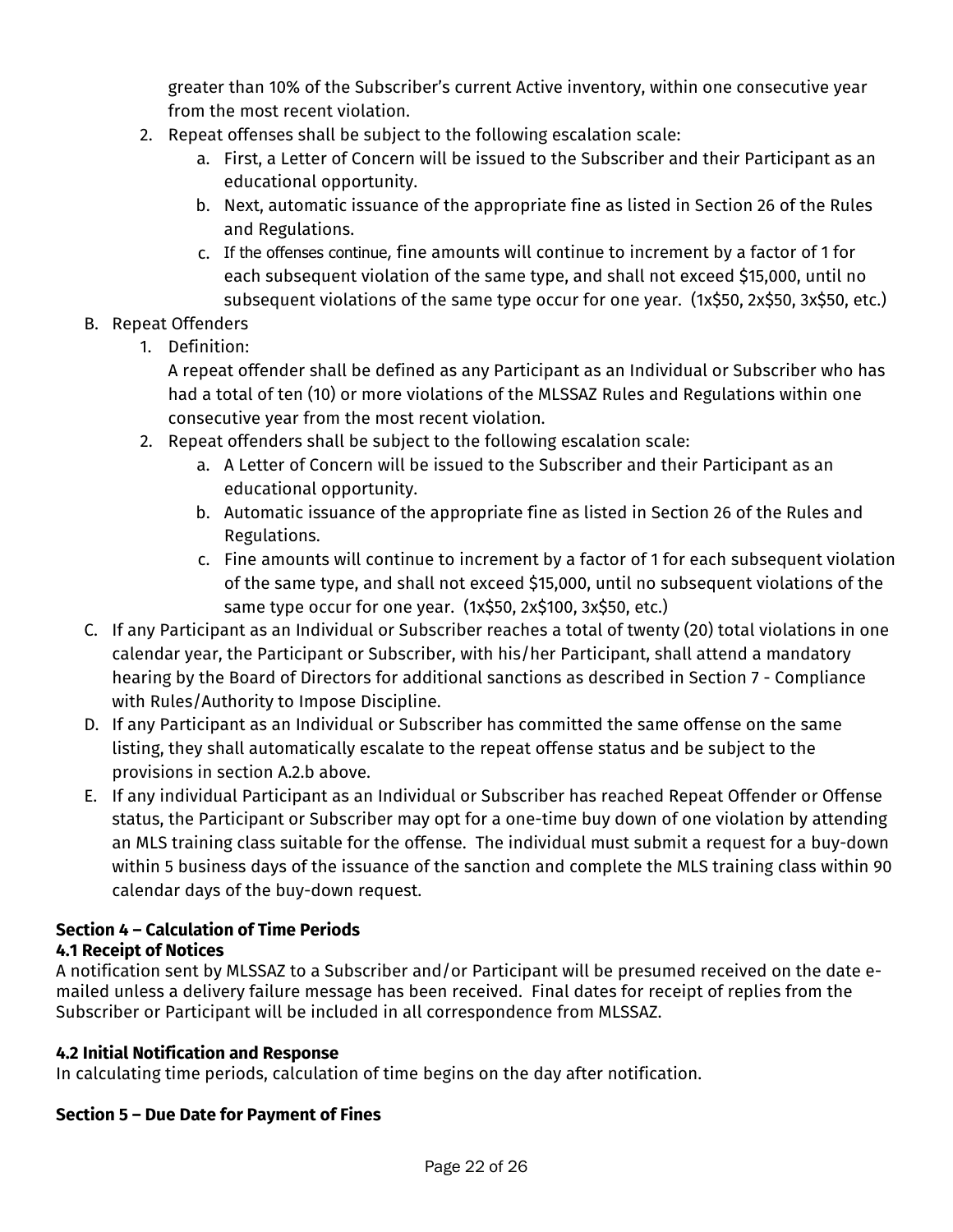Fines will be placed on the Subscriber's billing account upon assessment. Should an appeal request be submitted in accordance with current policy, the amount will be removed from the Subscriber's account pending final determination. If the fine is upheld, the amount will be placed back on the Subscriber's account and payment will be subject to current MLSSAZ billing policies.

#### **Section 6 – Right to Appeal Standards Committee Sanctions**

#### **6.1 Initial Request for Appeal**

All Subscribers have the right to request an appeal of any sanction/fine issued by MLSSAZ. The MLS Board of Directors may uphold the sanctions issued from the MLS Standards Committee, overturn or modify the decision from the MLS Standards Committee, or send the decision back to the MLS Standards Committee for reconsideration.

For Behavioral Violations, the Complainant may appeal the decision of the MLS Standards Committee based on a procedural deficiency or lack of due process only. The Respondent may appeal based on misinterpretation or misapplication of a Rule, procedural deficiency or lack of due process, or may appeal the sanctions issued.

#### **6.2 Requesting an Appeal**

Requests for an appeal must be submitted on the Appeal Request form no later than 20 calendar days after the date the notice of sanction/fine was issued and be accompanied by all supporting documentation for review at the appeal. Any required corrections must be made prior to requesting an appeal of a sanction. A request for Appeal will not be considered "received" until all required information is complete and properly signed (if applicable). No additional documents or evidence can be presented after the request has been submitted.

For Behavioral Violations, no additional evidence or witnesses may be presented during the appeal. The Board of Directors will receive a copy of the audio recording or a transcript of the recording and all written statements and evidence presented at the initial review.

#### **6.3 Types of Appeal**

The Subscriber will have the option of selecting either a "Documents Only" appeal or to appear in person at the MLS Board of Directors Meeting. A "Documents Only" appeal will consist of any documents submitted with the Request for Appeal. For Behavioral Violations, no additional evidence or statements relating to the alleged violation may be submitted during the appeal process.

#### **6.4 Make Up of an Appeal Panel**

A panel will consist of all members of the MLS Board of Directors present at the scheduled meeting. If a quorum is not established at the meeting, the appeal will be rescheduled for the next MLS Board of Directors meeting. Directors employed by the same firm as the Subscriber or any director that may have a conflict of interest will be excused from the Appeal Panel.

#### **6.5 Appeal Dates**

Appeals will be scheduled in conjunction with the MLS Board of Directors meetings.

#### **6.6 Receipt of Documentation**

Receipt of documentation or correspondence sent by MLSSAZ to a Subscriber and/or Participant will be presumed received on the date e-mailed unless a delivery failure notice has been received. Final dates for receipt of replies will be included in all correspondence.

#### **6.7 Decision of Appeal Panel**

The responsible Subscriber and/or Participant will be notified of the results of the Appeal within 10 calendar days of the final decision of the Appeal Panel. The decision of the Appeal Panel is considered final, unless the respondent believes they were denied Due Process.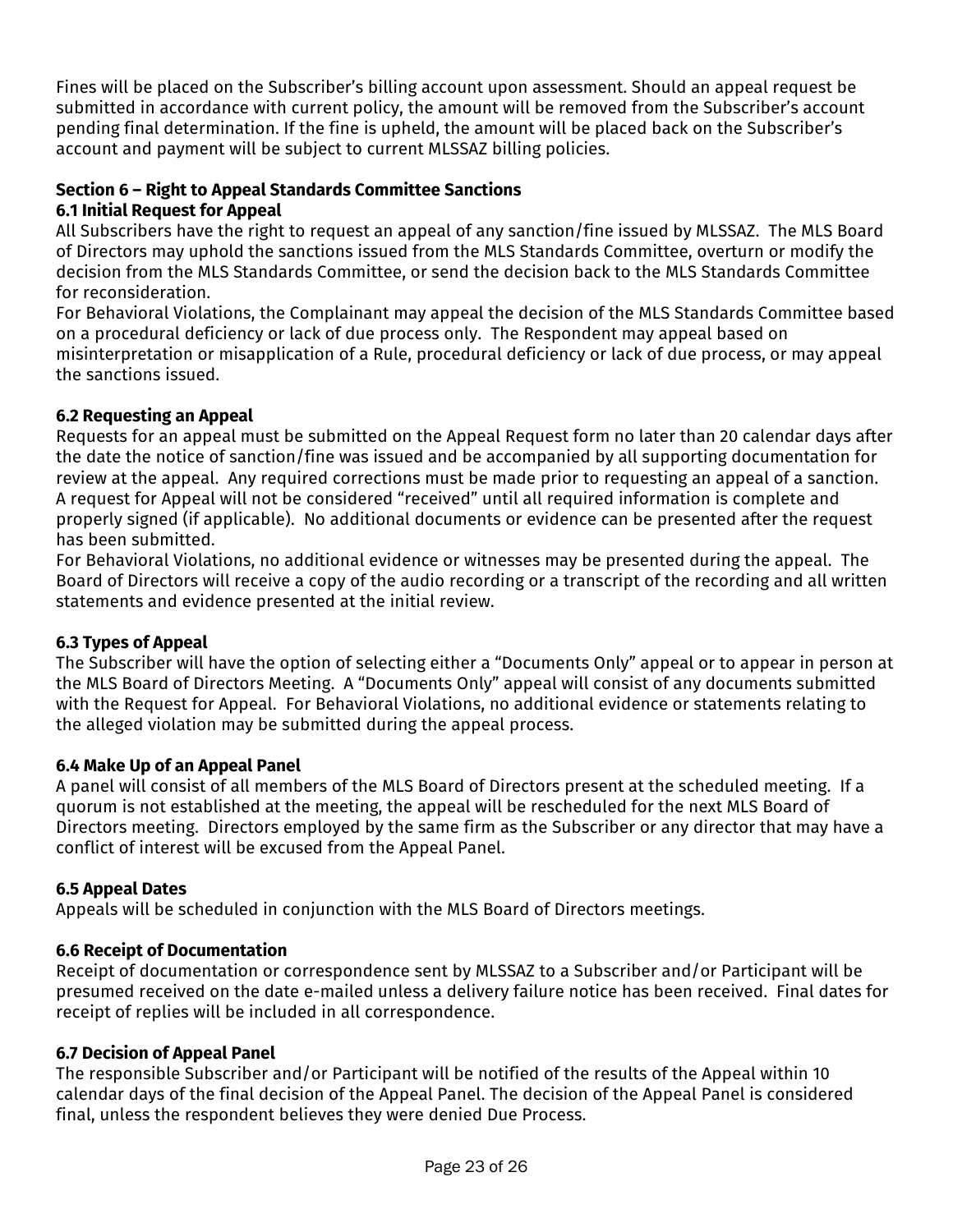#### **6.8 Right to Appeal the Decision of the Appeal Panel**

Upon notification of the decision of the Appeal Panel, the Subscriber shall have the right to appeal the decision based only on "Due Process" as defined in the National Association of REALTORS® Code of Ethics and Arbitration Manual (COEAM). A request for appeal must be filed within twenty (20) calendar days of the date on the decision of the Appeal Panel. Appeals based on due process will be referred to the Arizona Association of REALTORS®.

#### **Section 7 – Failure to Complete Sanctions**

Failure of an MLS Subscriber to pay fines levied by the MLS Standards Committee or MLS Board of Directors shall be subject to the terms of the MLSSAZ Collection Policy.

Failure of any Participant or Subscriber to abide by the non-monetary sanctions issued by the MLS Standards Committee shall be reviewed by the MLS Board of Directors for possible Suspension of MLS Services until sanctions are satisfied. Failure of any Participant or Subscriber to abide by any sanctions issued or confirmed by the MLS Board of Directors will result in an immediate suspension of MLS Subscription until sanctions have been fulfilled or until the end of the current MLS Subscription period. If, at the end of the current MLS Subscription period, any Participant as an Individual who has not satisfied sanctions issued, Participation shall be terminated. At the start of the next MLS Subscription period, suspended Subscribers shall become Non-Member Licensees with no access to MLS services and subject to the Non-Member Licensee fees and application fees to re-instate as a full MLS Subscribe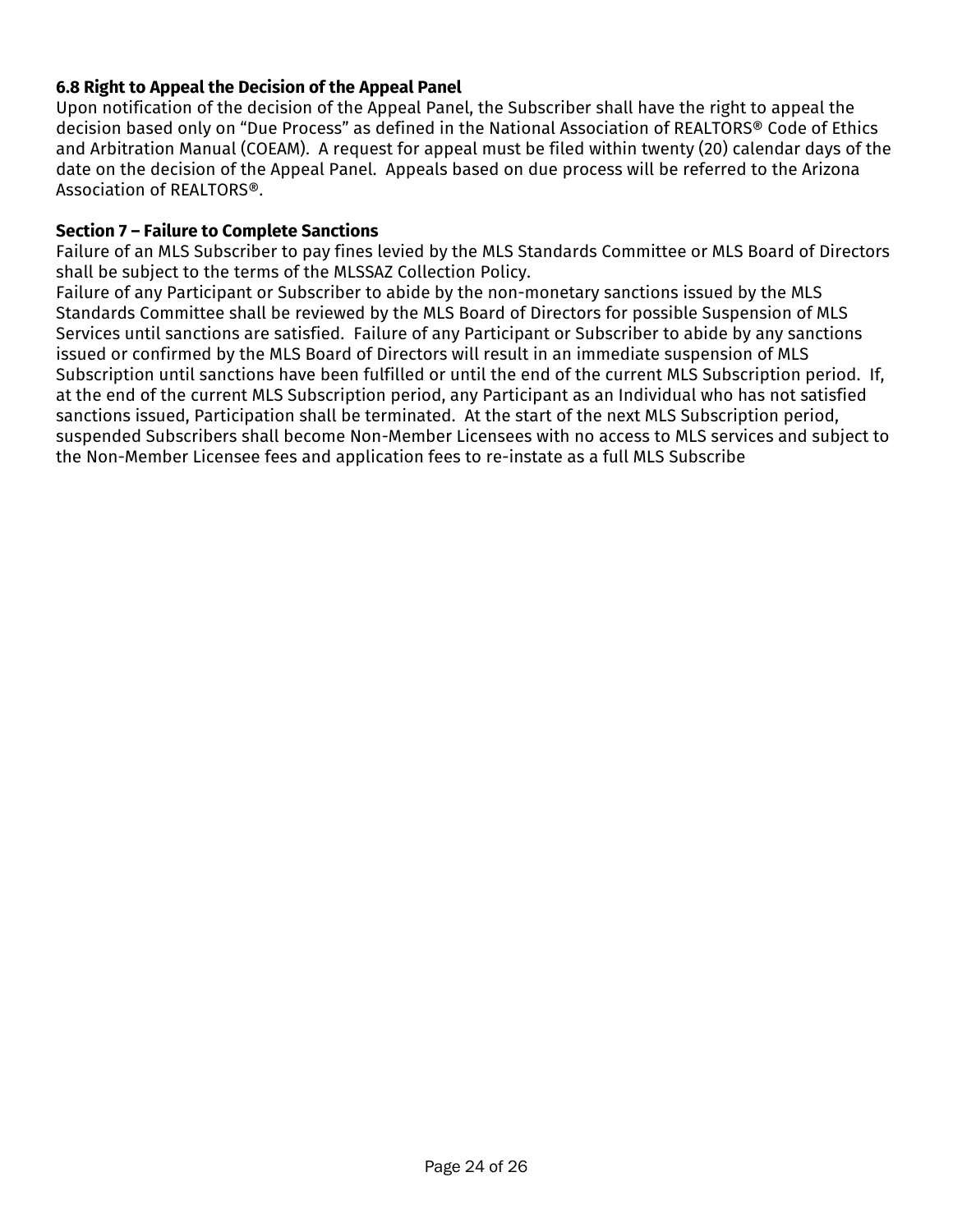## **Appendix 2 MLSSAZ Waiver Policy**

Policy Adopted January 16, 2018 Policy Effective July 1, 2018

MLSSAZ provides no cost waivers to real estate licensees (Licensees) employed by an MLS Participant who meet the qualifications of one or more of the Types of Waivers. Licensees who qualify and are on waiver shall be exempt from payment of MLS fees and shall not have access to the MLS or receive any benefits of an MLS Subscription.

#### **Types of Waivers**

#### Property Management

For Licensees who work solely in the field of Property Management and do not utilize the MLS for any purpose including but not limited to the solicitation of properties available for lease or the valuation of rental properties.

#### Commercial

For Licensees who work solely in the field of Commercial Real Estate and not utilize the MLS for any purpose including but not limited to the offer of commercial listings for sale or for lease or the valuation of commercial properties.

#### Active/Reserve Military on Deployment

For Licensees who have an active real estate license and are currently deployed with the United States Armed Services and will not be performing duties as a real estate licensee. Licensees who are deployed may have their Designated REALTOR® submit the waiver application on their behalf without the Licensees signature.

#### Illness

Licensees who are afflicted with a serious illness which prevents him/her from actively performing duties as a real estate licensee.

#### Alternate MLS Subscription

The Alternate MLS Subscription waiver is for Licensees whose license is registered at an office within the Service Area of MLSSAZ but who has an active MLS Subscription at a different MLS where their Designated REALTOR® has Participation rights.

#### **Waiver Application Process**

All Licensees wishing to apply for a waiver must do so with the MLS Waiver Application form. Waiver applications must be authorized by the Participant (Designated REALTOR®). Waivers, if granted, are valid until the end of the current MLS Billing Cycle. The waiver is valid only for the Participant's Licensee listed on the application. If the Licensee transfers to different Participant, this waiver becomes void and he/she is required to reapply for the waiver under the new Participant.

Before any waiver is granted, Licensee must return any and all equipment that may be issued by MLSSAZ. Office secretaries and personal assistants who hold an active real estate license do not qualify for a waiver.

Applicants of the Alternate MLS Subscription waiver may provide MLSSAZ with a certification from the MLS organization where he/she holds his/her alternate Subscription and must re-certify annually. Licensees on waiver are not eligible to participate in transactions with listings listed in MLSSAZ and may not be associated with a team whose members have an active Subscription to MLSSAZ.

#### **Services Provided**